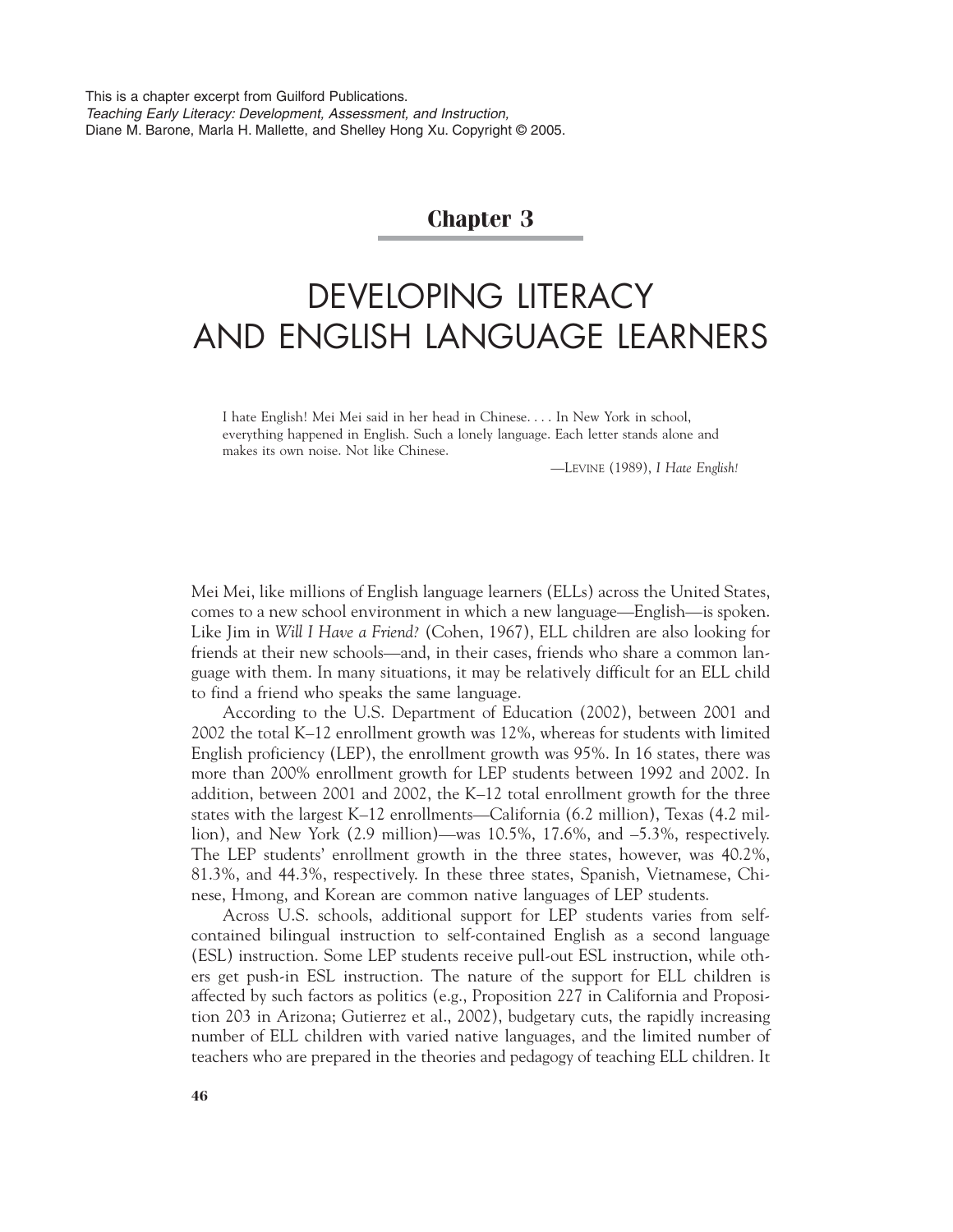is likely that teaching the majority of ELL children, and in particular teaching them to be literate in English, has already or will soon become the responsibility of teachers in mainstream classrooms (Au, 2002; Neufeld & Fitzgerald, 2001).

# **Linguistic, Social, and Academic Challenges for ELL Children**

# **What Do These Challenges Mean for ELL Children?**

One may argue that all young children coming to school for the first time face the linguistic, social, and academic challenges that ELL children do. The challenges that ELL children experience, however, are unique. For many ELLs, the school environment may be the first place in which they are totally immersed in English with the absence of a native language. This excessive and sudden exposure to a new language can be frightening to young children. (We suggest to teachers of ELLs, "Just imagine that you, an adult, are in a place where an unfamiliar language is spoken and you are expected to understand it.") Furthermore, ELL children are expected and pressured to master, in a short period of time, the spoken English language, which native English-speaking children have taken years to develop (Ashworth & Wakefield, 1994). At school, ELL children must learn to speak *and* write a whole new language whereas their native English-speaking peers come to school to practice and improve their spoken English, as well as to learn the written language.

Although both ELL children and native English-speaking children make adjustments in order to become part of a new classroom community, the process of ELL children's becoming socially accepted by their peers is further complicated by their LEP status. Tabors (1997) has described this process as a "double bind" (p. 35). In other words, in order to be socially accepted by his or her English-speaking peers, an ELL child must be proficient in English and be able to communicate with his or her peers in English. In the meantime, the ELL child can develop his or her English proficiency *only* through communicating with his or her English-speaking peers. To put this another way, in order to communicate with peers, the ELL child needs to be accepted by his or her peers—and vice versa.

The academic challenges ELLs face are even more overwhelming. On top of trying to become part of a new classroom community, and learning to read and write in English (which is a new language to them), ELL children are also using English to learn in various content subjects. In other words, these children are expected to develop academic language while developing their communicative language. Cummins (1986) has referred to communicative language as *basic interpersonal communicative skills* (BICS) and academic language as *cognitive academic language proficiency* (CALP). BICS usually take ELL children 2–3 years to develop, while CALP requires 5–7 years for children to develop. The reason for this time difference is that children are usually exposed to a larger amount of communicative language than of academic language, both at school and at home. Some examples of BICS are talking with peers on the playground and understanding classroom routines. Examples of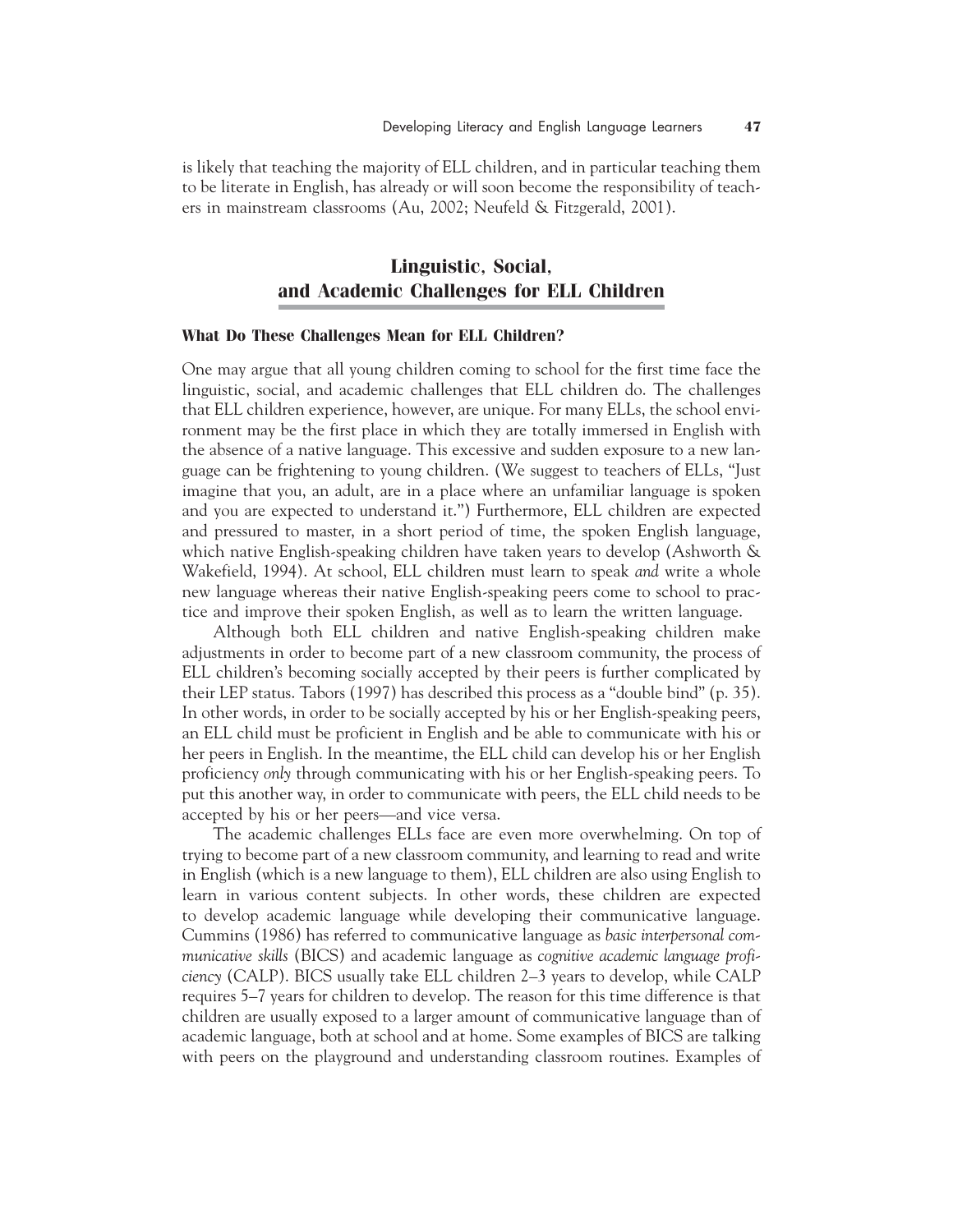CALP include responding to a book that has been read and presenting a research report.

### **What Do These Challenges Mean for Teachers?**

The linguistic, social, and academic challenges that ELL children face during their first few years of schooling are interrelated, complex, and overwhelming. Research has indicated that ELL children follow patterns and processes of language and literacy development similar to those of their native English-speaking peers, and that helpful instructional strategies for native English-speaking children can also be effective for ELL children (Barone, 1996; Freeman & Freeman, 2000; Hudelson & Serna, 2002; Perez, 1998). The unique linguistic, social, and academic challenges for ELL children, however, complicate these patterns and processes, and teachers need to take these challenges into consideration during literacy instruction for these children. Furthermore, teachers need to be knowledgeable about beginning stages of ELL children's language development. Figure 3.1 provides an overview of this development and can be used as an assessment form.

# **Coming to Know ELL Children**

In order for teachers to become acquainted with children from backgrounds different from their own, Nieto (2002) suggests that teachers "need to make a commitment to become *students of their students*" (p. 217; emphasis in original). What this means is that teachers must learn about their students' cultural, linguistic, and academic backgrounds. Although most schools require parents of ELLs to complete a home language survey that includes children's native language and the medium of communication at home, the survey often fails to provide classroom teachers with information that is unique to ELL children. For example, two children who both speak Chinese, but in two different dialects, will have literally no common language to communicate with each other. If their teacher has learned only from the survey that both children speak Chinese, the teacher may not understand why these two children do not talk to each other in the classroom. Figure 3.2 lists the areas about ELL children's backgrounds that are often not included in a home language survey. Information about siblings and friends, for example, may come in handy when teachers are looking for someone who can translate. Furthermore, knowledge of an ELL child's native language—in particular, the similarities and differences between English and the native language—can help a teacher understand why the child has difficulty with certain aspects of oral and written English language (Cary, 2000).

According to Cummins's (1989) *interdependence hypothesis*, to the extent that a child's native language and English share some underlying similarities, skills and strategies related to the native language can be transferred to learning in English, although the degree of transference will vary across different languages. For example, if a Spanish-speaking ELL child has mastered concepts about print in Spanish (an alphabetic language), he or she will probably grasp these concepts in English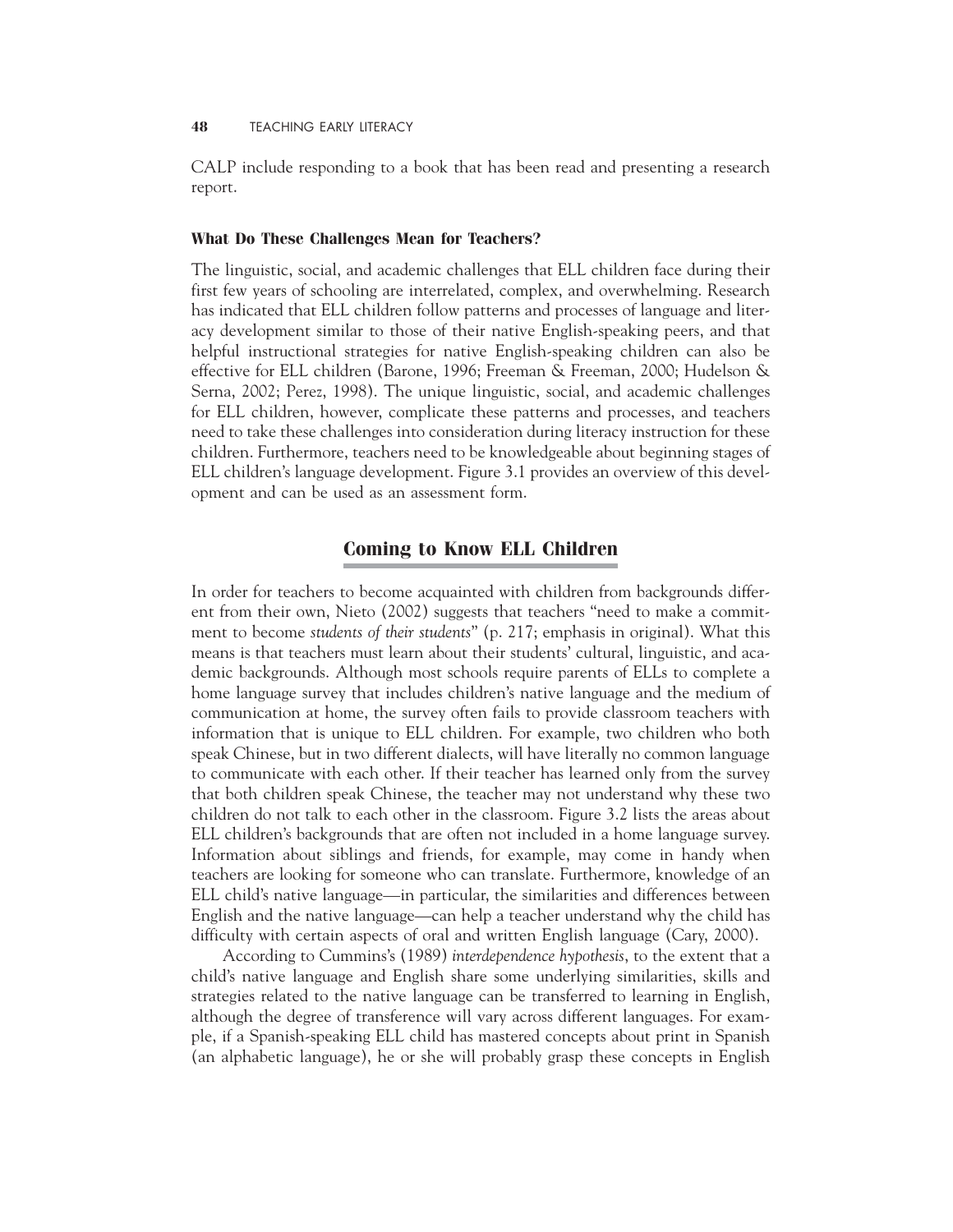| <b>Date Date</b>                                                                               |
|------------------------------------------------------------------------------------------------|
|                                                                                                |
| Silent/nonverbal stage                                                                         |
| Using gestures and body language                                                               |
|                                                                                                |
| Early production stage                                                                         |
| ____ Using telegraphic speech ("Water" for "I want to drink<br>some water")                    |
| ___ Combining words ("I water now" for "I want to drink<br>some water now")                    |
| ___ Using formulaic speech ("I am fine" in response to<br>"How are you today?")                |
| ____ Using simple sentences to express basic needs and<br>wishes ("I want to go to the movie") |
| Understanding simple commands                                                                  |
|                                                                                                |

# **FIGURE 3.1 Beginning Stages of Language Development**

From Teaching Early Literacy: Development, Assessment, and Instruction by Diane M. Barone, Marla H. Mallette, and Shelley Hong Xu. Copyright 2005 by The Guilford Press. Permission to photocopy this figure is granted to purchasers of this book for personal use only (see copyright page for details).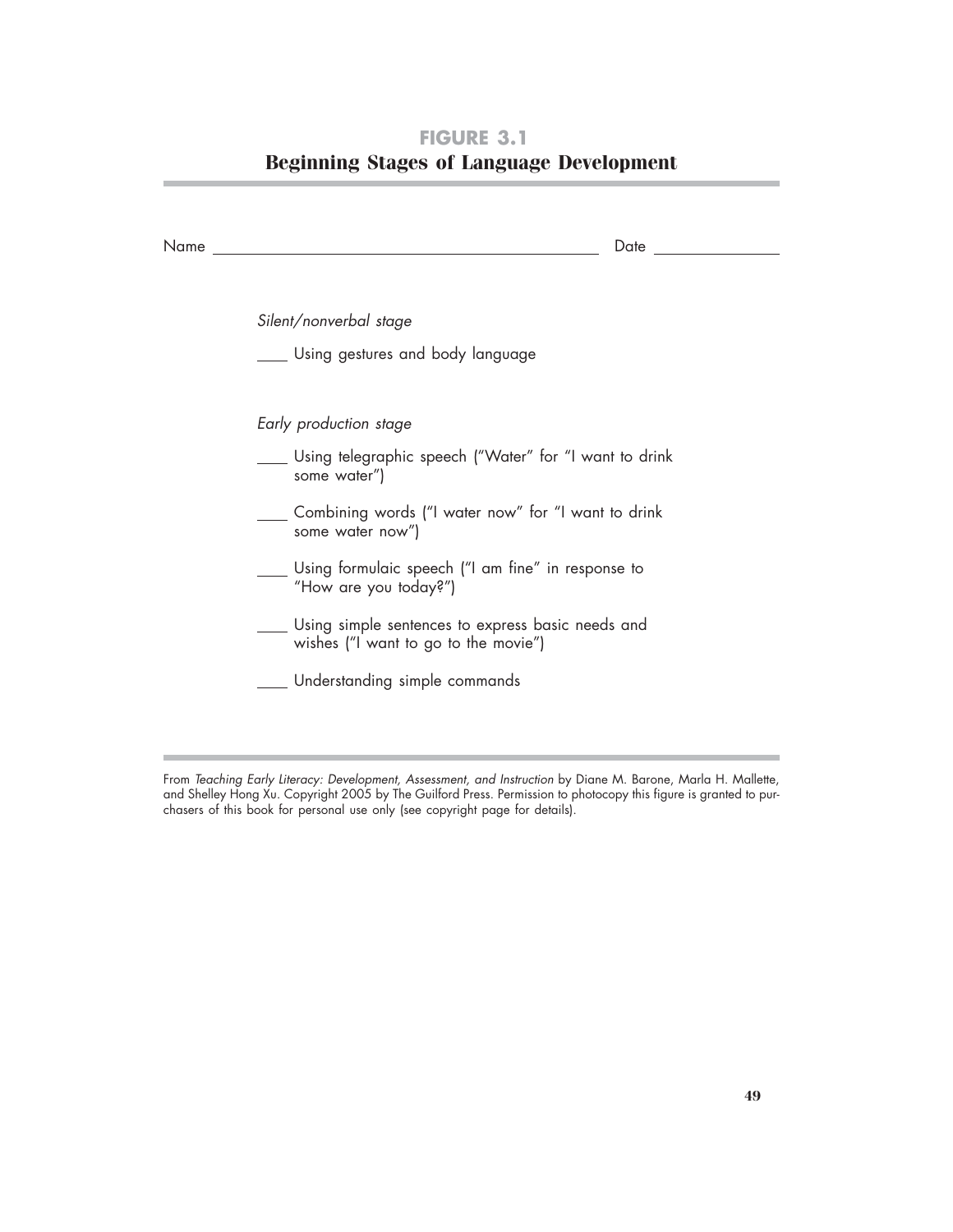# **FIGURE 3.2**

# **ELL Parent Survey**

| BACKGROUND INFORMATION                                                                                                                                                                                                         |                                                                                                                                                                                                                               |  |  |  |  |
|--------------------------------------------------------------------------------------------------------------------------------------------------------------------------------------------------------------------------------|-------------------------------------------------------------------------------------------------------------------------------------------------------------------------------------------------------------------------------|--|--|--|--|
| Student name in English:                                                                                                                                                                                                       | <u> 1989 - Johann Stein, mars an deus Amerikaansk kommunister (</u>                                                                                                                                                           |  |  |  |  |
|                                                                                                                                                                                                                                |                                                                                                                                                                                                                               |  |  |  |  |
| Native language:                                                                                                                                                                                                               |                                                                                                                                                                                                                               |  |  |  |  |
|                                                                                                                                                                                                                                |                                                                                                                                                                                                                               |  |  |  |  |
| Student age and birth date: with a state of the state of the state of the state of the state of the state of the state of the state of the state of the state of the state of the state of the state of the state of the state |                                                                                                                                                                                                                               |  |  |  |  |
| Preschool experiences                                                                                                                                                                                                          |                                                                                                                                                                                                                               |  |  |  |  |
| In home country:                                                                                                                                                                                                               | <u> 1989 - Johann Stein, fransk politik (d. 1989)</u>                                                                                                                                                                         |  |  |  |  |
| In United States:                                                                                                                                                                                                              | the control of the control of the control of the control of the control of the control of the control of the control of the control of the control of the control of the control of the control of the control of the control |  |  |  |  |
|                                                                                                                                                                                                                                |                                                                                                                                                                                                                               |  |  |  |  |
| Grade levels of friends:                                                                                                                                                                                                       | <u> 1989 - Johann Stein, marwolaethau a bhann an t-Amhair an t-Amhair an t-Amhair an t-Amhair an t-Amhair an t-A</u>                                                                                                          |  |  |  |  |
|                                                                                                                                                                                                                                |                                                                                                                                                                                                                               |  |  |  |  |
|                                                                                                                                                                                                                                | the control of the control of the control of the control of the control of the control of the control of the control of the control of the control of the control of the control of the control of the control of the control |  |  |  |  |
| <b>ORAL LANGUAGE</b>                                                                                                                                                                                                           |                                                                                                                                                                                                                               |  |  |  |  |
| Fluency in native language                                                                                                                                                                                                     | Fluency in English                                                                                                                                                                                                            |  |  |  |  |
| Using telegraphic speech                                                                                                                                                                                                       | Using telegraphic speech                                                                                                                                                                                                      |  |  |  |  |
| Combining words                                                                                                                                                                                                                | Combining words                                                                                                                                                                                                               |  |  |  |  |
| Using formulaic speech                                                                                                                                                                                                         | Using formulaic speech                                                                                                                                                                                                        |  |  |  |  |
| Using simple sentences to express                                                                                                                                                                                              | Using simple sentences to                                                                                                                                                                                                     |  |  |  |  |
| basic needs and wishes                                                                                                                                                                                                         | express basic needs and wishes                                                                                                                                                                                                |  |  |  |  |
| Understanding simple commands                                                                                                                                                                                                  | Understanding simple commands                                                                                                                                                                                                 |  |  |  |  |
| Using productive language                                                                                                                                                                                                      |                                                                                                                                                                                                                               |  |  |  |  |
| <b>WRITTEN LANGUAGE</b>                                                                                                                                                                                                        |                                                                                                                                                                                                                               |  |  |  |  |
| Literacy experience in native language                                                                                                                                                                                         | Literacy experience in English                                                                                                                                                                                                |  |  |  |  |
| Being read to                                                                                                                                                                                                                  | Being read to                                                                                                                                                                                                                 |  |  |  |  |
| Understanding of concepts about print                                                                                                                                                                                          | Understanding of concepts about print                                                                                                                                                                                         |  |  |  |  |
| "Pretend" reading                                                                                                                                                                                                              | "Pretend" reading                                                                                                                                                                                                             |  |  |  |  |
| Songs, chants, nursery rhymes                                                                                                                                                                                                  | Songs, chants, nursery rhymes                                                                                                                                                                                                 |  |  |  |  |
| Conventional reading                                                                                                                                                                                                           | Conventional reading                                                                                                                                                                                                          |  |  |  |  |
| Enjoyment of reading                                                                                                                                                                                                           | Enjoyment of reading                                                                                                                                                                                                          |  |  |  |  |
| Drawing pictures and scribbling                                                                                                                                                                                                | Drawing pictures and scribbling                                                                                                                                                                                               |  |  |  |  |
| Writing own name                                                                                                                                                                                                               | Writing own name                                                                                                                                                                                                              |  |  |  |  |
| Writing words to partially<br>match a picture                                                                                                                                                                                  | Writing words to partially<br>match a picture                                                                                                                                                                                 |  |  |  |  |
|                                                                                                                                                                                                                                | Writing words to completely                                                                                                                                                                                                   |  |  |  |  |
| Writing words to completely<br>match a picture                                                                                                                                                                                 | match a picture                                                                                                                                                                                                               |  |  |  |  |
| Writing only words                                                                                                                                                                                                             | Writing only words                                                                                                                                                                                                            |  |  |  |  |
| Enjoyment of writing                                                                                                                                                                                                           | Enjoyment of writing                                                                                                                                                                                                          |  |  |  |  |
|                                                                                                                                                                                                                                |                                                                                                                                                                                                                               |  |  |  |  |

From Teaching Early Literacy: Development, Assessment, and Instruction by Diane M. Barone, Marla H. Mallette, and Shelley Hong Xu. Copyright 2005 by The Guilford Press. Permission to photocopy this figure is granted to purchasers of this book for personal use only (see copyright page for details).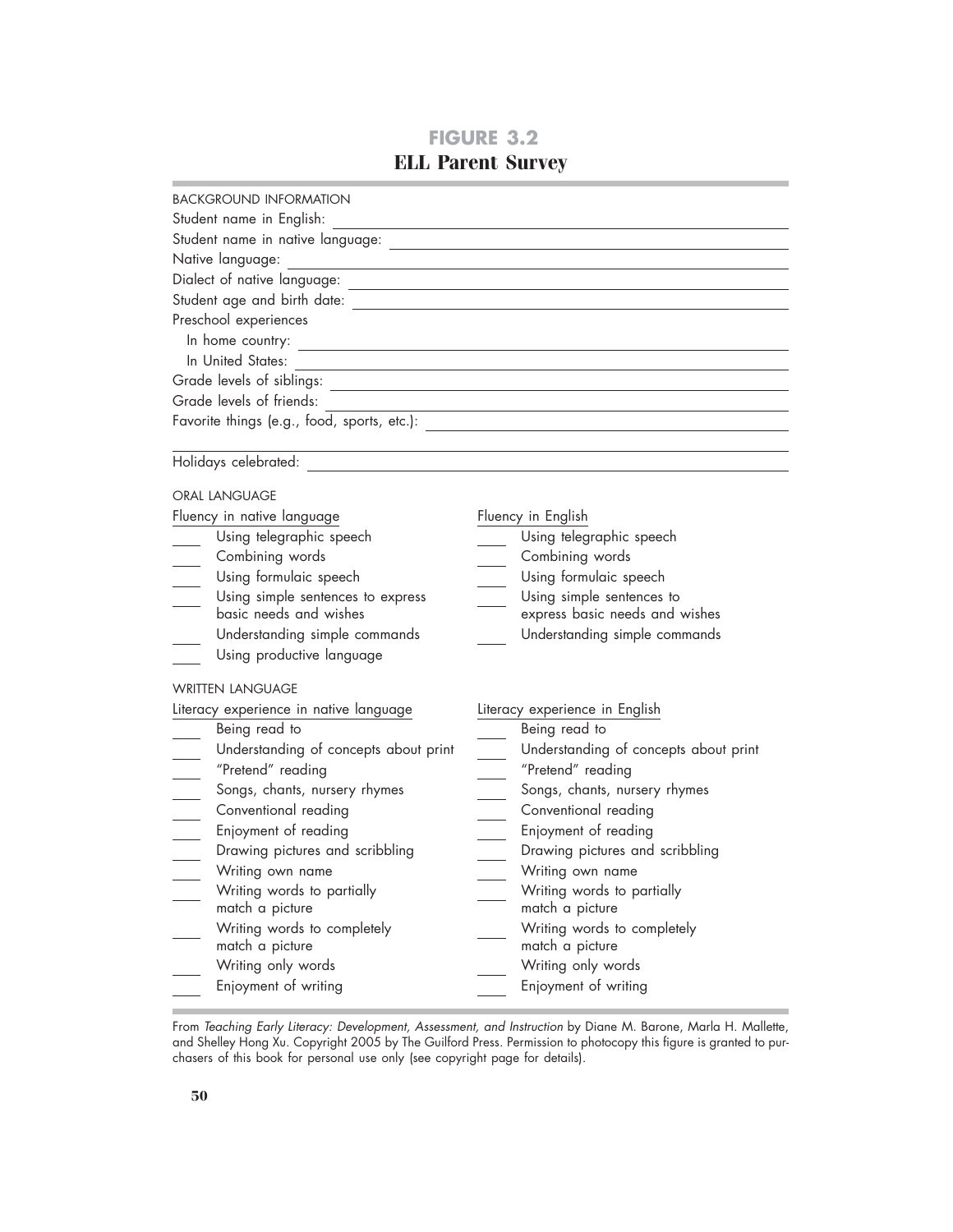more easily than a Japanese-speaking ELL child will, because Japanese is a nonalphabetic language and does not follow the same directionality.

Learning about an ELL child's native language can start with the child's parents. Parents often appreciate a teacher's efforts to learn about their native language, which results in additional respect for the teacher (International Reading Association [IRA], 2001). Community members and international students in nearby universities and colleges can also be resources. Still other sources of information about ELL children's native languages are children's books written in one or several native languages. A website, the Center for the Study of Books in Spanish for Children and Adolescents at (*www.csusm.edu/campus\_centers/csb*), provides information on children's books written in Spanish and in both English and Spanish. *The Usborne First Thousand Words in Japanese* (Amery & Cartwright, 1995) provides some background knowledge about Japanese. *Hu Is a Tiger: An Introduction to Chinese Writing* (Goldstein, 1995) describes the Chinese writing system and provides some examples of Chinese characters. In *Table, Chair, Bear: A Book in Many Languages* (Feder, 1995), accompanying an English label for an object on each page are the corresponding labels in 12 different languages (i.e., Korean, French, Arabic, Vietnamese, Japanese, Portuguese, Lao, Spanish, Chinese [Mandarin], Tagalog, Cambodian, and Navajo). *Who Says a Dog Goes Bow-Wow?* (De Zutter, 1993) invites readers to experience saying "Bow-wow" in 10 different languages. Finally, with a click of a mouse, teachers can gain access to various native languages on the Internet. One interesting and useful website is the Southern California Multi-Language Station (*www.kscitv.com*). Selecting 1 of the 14 languages on the homepage, readers will be able to read a description of a TV show in English and in a native language.

Learning about ELL children's native languages also allows teachers to experience the discomfort, anxiety, frustration, or lack of self-confidence that these children go through when they come to a school where English is the only language spoken. To sample these feelings, teachers can read the short paragraph in Figure 3.3 that is written in English and translated into Chinese; they can then jot down the similarities and differences they notice between English and Chinese.

# **Creating a Nonthreatening, Language- and Print-Rich Classroom Environment**

# **Welcoming ELL Children**

Creating a nonthreatening classroom environment (Krashen & Terrell, 1983) starts with a teacher's smile and interest in ELL children and their native languages. Importantly, on the first day of the school, the teacher welcomes all children and their parents with a smile, and pays close attention to the conversation in a native language between an ELL child and an adult or adults. Even though the teacher may not understand a word in such a conversation, paying attention to their communication (rather than frowning and walking away from the child and adults) sends a powerful message: The teacher cares about and respects each child, shows an inter-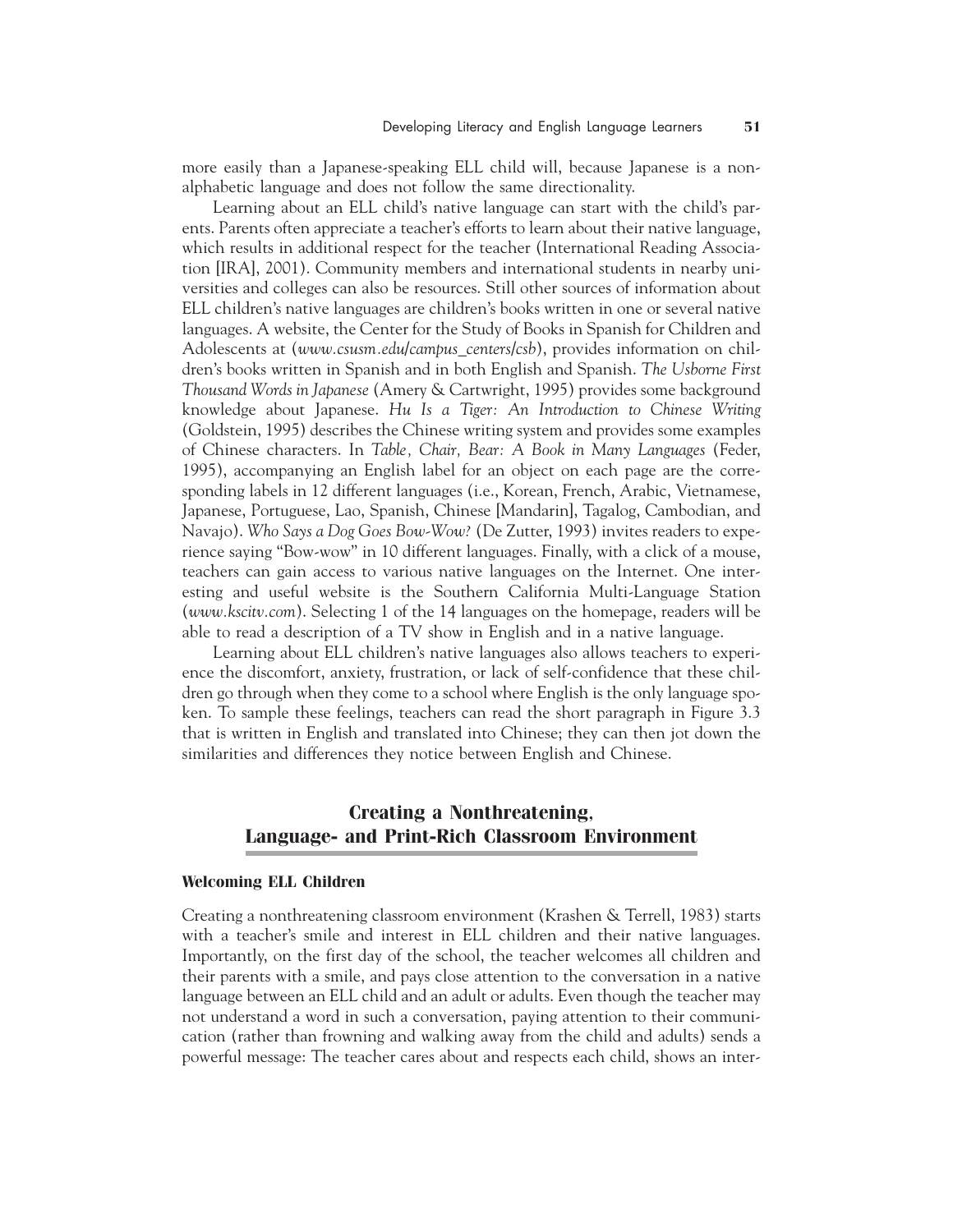# **FIGURE 3.3 Learning about Chinese**

### English:

Mei Mei, like millions of English language learners (ELLs) across the United States, comes to a new school environment in which a new language—English—is spoken. Like Jim in Will I Have <sup>a</sup> Friend? (Cohen, 1967), ELL children are also looking for friends at their new schools—and, in their cases, friends who share a common language with them. In many situations, it may be relatively difficult for an ELL child to find a friend who speaks the same language.

Chinese:

像 成 千 上 萬 在 美 國 學 習 英 語 的 孩 子, 美 美 來 到 一 個 新 學 校 環 境 裡, 學 習 一 種 新 語 言--英 語。像 我 會 有 一 個 朋 友 嗎? 一 書 中 的 吉 姆 (Cohen, 1967), 學 習 英 語 的 孩 子 也 想 要 在 他 們 的 新 學 校 裡 尋 找 朋 友。 對 他 們 來 講, 他 們 要 尋 找 會 講 同 樣 母 語 的 朋 友。在 許 多 情 況 下, 他 們 也 許 相 對地不容易找到講同樣母語的朋友。

Similarities:

Differences:

From Teaching Early Literacy: Development, Assessment, and Instruction by Diane M. Barone, Marla H, Mallette, and Shelley Hong Xu. Copyright 2005 by The Guilford Press. Permission to photocopy this figure is granted to purchasers of this book for personal use only (see copyright page for details).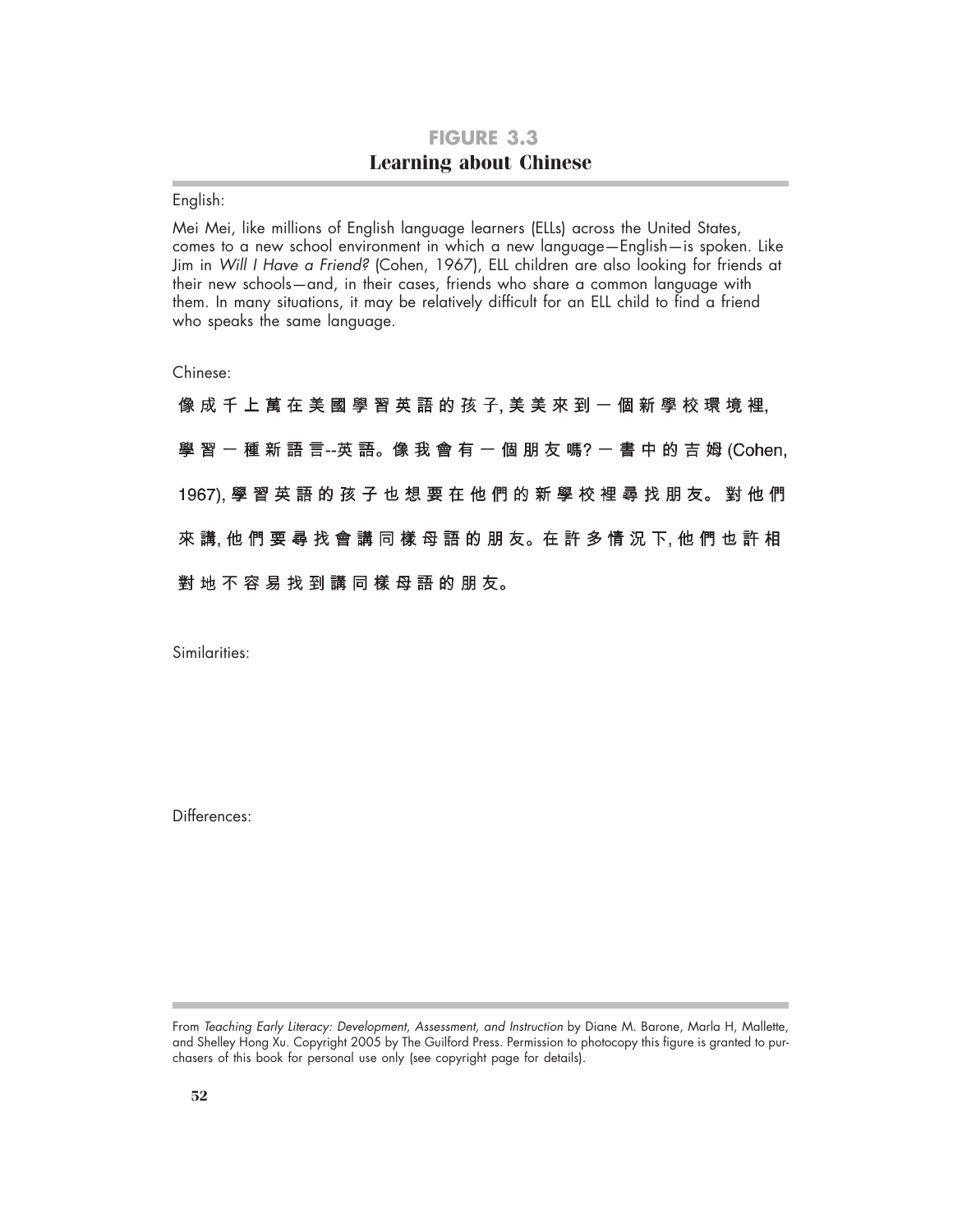est in the language that the child is able to speak, and thus provides a welcoming environment!

In addition to welcoming smiles, a classroom needs to be an environment that is not totally unfamiliar and strange to ELL children. Many parents of young ELL children have noted that during the first few months of the school year, their children often feel lost and afraid, because they have lost control of the world that is familiar to them. This unfamiliarity can result from the absence of native languages, the massive presence of the English language, unknown classmates, and complicated classroom routines. To create a relatively familiar classroom environment for ELL children, teachers can ask parents to bring print materials or environmental print in a native language (e.g., menus, books, newspapers), as well as photos about the children's life experiences (e.g., family gatherings) or pictures reminiscent of the children's home countries or cultural experiences (e.g., holiday celebrations). All of these materials are posted around the classroom. Such materials not only help bring ELL children's familiar world to the classroom, but also provide native Englishspeaking children in the classroom with opportunities to learn about other cultures and languages (Au, 2002).

For some ELL children, a familiar world can exist only when they see their familiar objects. A teacher may need to allow an ELL child to bring an object (e.g., a stuffed animal, a small birthday present) that comforts him or her (in the same way that a cozy blanket makes a young child not afraid during the night). This special object may also become a faithful listener for the ELL child when he or she wants to speak a native language and later to practice speaking English. Each child's object can become the first show-and-tell item that holds special meaning.

### **Developing a Language- and Print-Rich Classroom**

A nonthreatening classroom does not exclude the presence of language and print in both English and native languages. A language- and print-rich classroom provides ELL children with opportunities to become comfortable and familiar with English, and to explore its functions and conventions (which may share similarities with a native language). To create a language- and print-rich environment, teachers need to start at a personal level and then move on to a more academic level. Here are several suggestions.

• Paste a picture of each child in the classroom next to the child's name label on the desk. At the beginning of the school year, English names do not make much sense to ELL children, but pictures do.

• Post the first names of all children on the wall, and avoid last names. In some languages (e.g., Chinese, Korean), a family name or surname is not called a *last* name, as in English; it is written before the first name. It would be confusing to ELL children if both the last name and the first name of each child were listed. Alphabetize first names, so that the names can provide a point of reference while teaching letter names and sounds of the alphabet. Also, paste each child's picture next to his or her first name.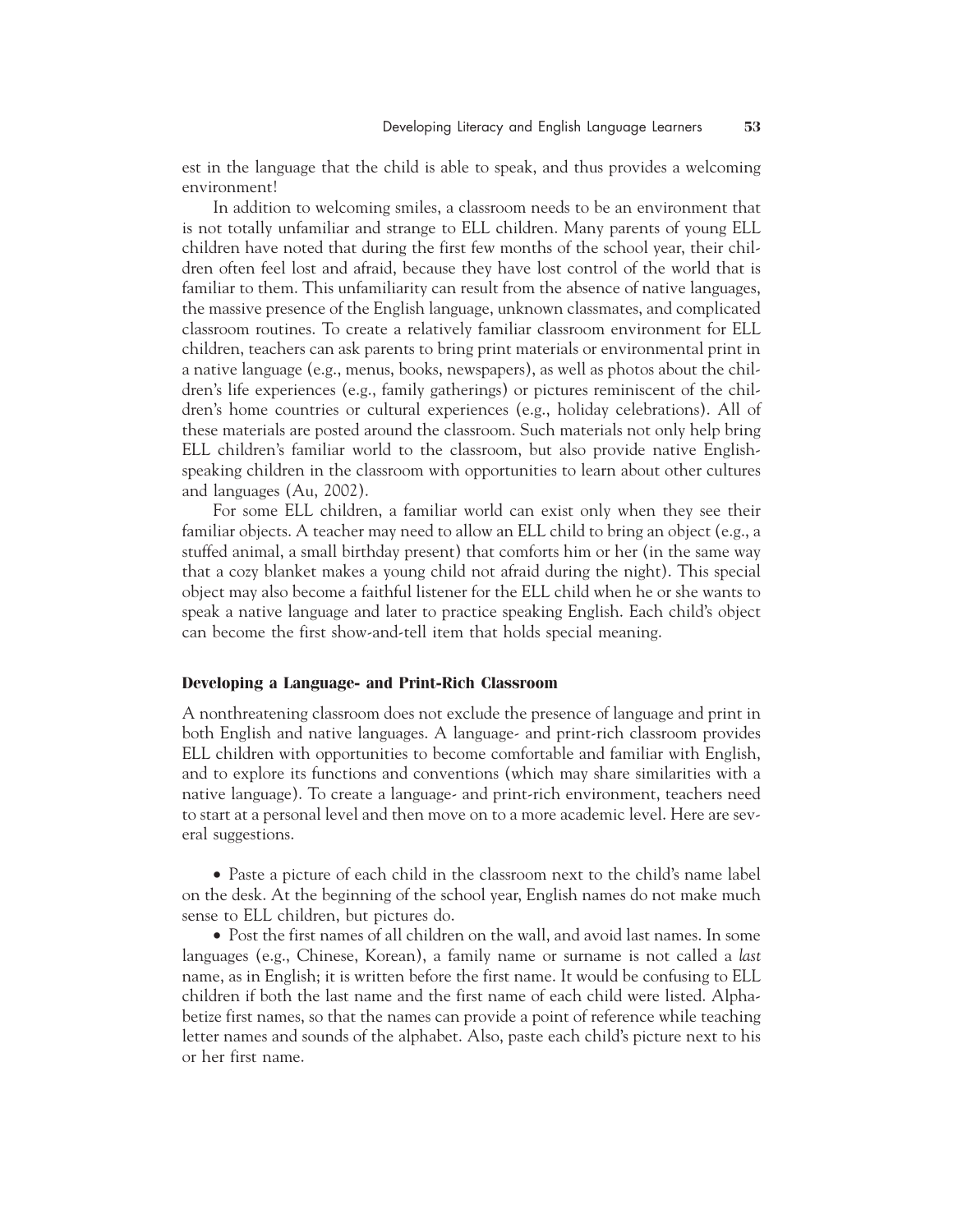• Give each student a name tag to wear, so that all children can learn their peers' names. Ask parents to write ELL children's names in their native languages below or above their English names, if the native and English names differ.

• Label the classroom, but do not overwhelm ELL children. Start with the most important words that ELL children need to know in order to survive the classroom routines (e.g., *desk*, *table*, *book*, *pencil*, and *crayon*). Introduce five labels per week, and review old labels frequently as new labels are introduced. Create a word wall for the labels. For each English label on the word wall, include as many equivalents in children's native languages as possible (see Figure 3.4 for one set of examples). These help bring familiarity to the classroom and may also help children better understand English labels if they have mastered sight words in a native language.

• Decorate the classroom with children's writing samples. Post book jackets of high-quality children's literature. Have books of varied topics and interests accessible to students throughout the classroom, not just in the library area.

• Most important of all, keep in mind that a language- and print-rich classroom is an environment where every child is encouraged to interact with peers, and to write, read, listen to, and evaluate various texts.

#### **Familiarizing ELL Children with the Classroom Routine**

A nonthreatening, language- and print-rich classroom is also characterized by children's familiarity with classroom routines. The classroom routines in U.S. schools are not always similar to those in ELL children's preschools or schools in their home countries. Even if the children were born in the United States, their parents may have described their own experiences with school routines in their home countries to the children, who thus may not know about classroom routines in U.S. schools.



**FIGURE 3.4.** An English label with labels in children's native languages on the word wall.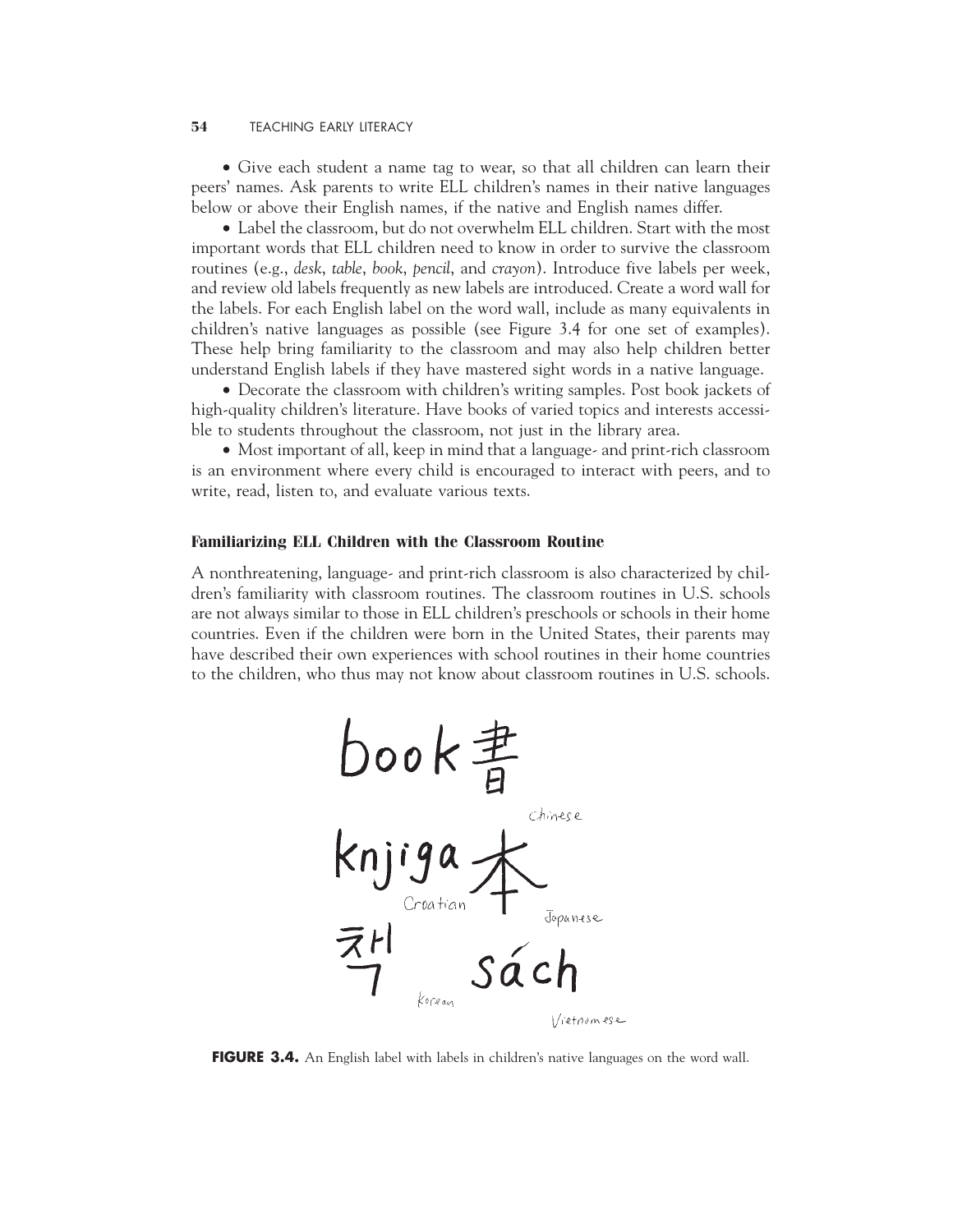Becoming familiar with classroom routines is crucial to ELL children's participation in various language and literacy events.

Many teachers in kindergarten classrooms use a combination of pictures and words to display the daily schedule on a board or in a pocket chart. Displaying the daily schedule is not enough, however. Teachers need to draw children's attention to how the class moves from one activity to another as described on the schedule. During the first several weeks of the school year, Cindy Chon explained her schedule to her kindergartners, half of whom were non-English-proficient. The daily schedule was displayed in the pocket chart, and there was a clock next to the schedule. For each activity, Mrs. Chon displayed a card giving the time for that activity (e.g., 8:10–8:25), a card with a picture of the activity (e.g., a calendar or reading a book), and a card with the word for the activity (e.g., *calendar*). Following is some of her discussion with her students:

- MRS. CHON: Good morning, boys and girls! It is 8:10 (*pointing at the clock and then the 8:10–8:25 card*). It is our calendar time (*pointing at the calendar next to the board, and holding up the appropriate picture card and word from the pocket chart*). [The class then engaged in the calendar time activity.]
- MRS. CHON: (*After the class finished the activity*) Now we are finished with our calendar time (*pointing at the calendar, holding up the picture and word cards, and turning the cards over*). It is 8:25 (*pointing at the clock and the 8:25–8:50 card*). It's our read-aloud time (*holding up the book to be read, together with the appropriate picture and word cards from the pocket chart*). [The class then engaged in the read-aloud activity.]
- MRS. CHON: (*At the end of the day*) Who remembers what we learned first today? (*Setting the clock to 8:10 and pointing at the clock; some children raised their hands to volunteer*.) José [a beginning ELL child], who is your friend? [Mrs. Chon always asked two children to come up to arrange the cards for the schedule.]
- JOSÉ: Lan [another beginning ELL child].
- MRS. CHON: Good! (*Talking to both José and Lan*) What did we do at 8:10 (*pointing at the clock*)?
- JOSÉ AND LAN: (*Turning over the picture card of a calendar and the word card*)
- MRS. CHON: What did we do?
- JOSÉ: (*Pointing at the calendar*)
- MRS. CHON: (*To Lan*) We had calendar time, right (*pointing at the calendar*)?
- LAN: (*Nodding his head*) Ca-ca.
- MRS. CHON: Calendar. At 8:10, we had our calendar time (*pointing again at the clock, the calendar, the time card, and the word card*).

In this example, Mrs. Chon not only helped children learn about the daily routines of her classroom, but also invited ELL children to practice oral language and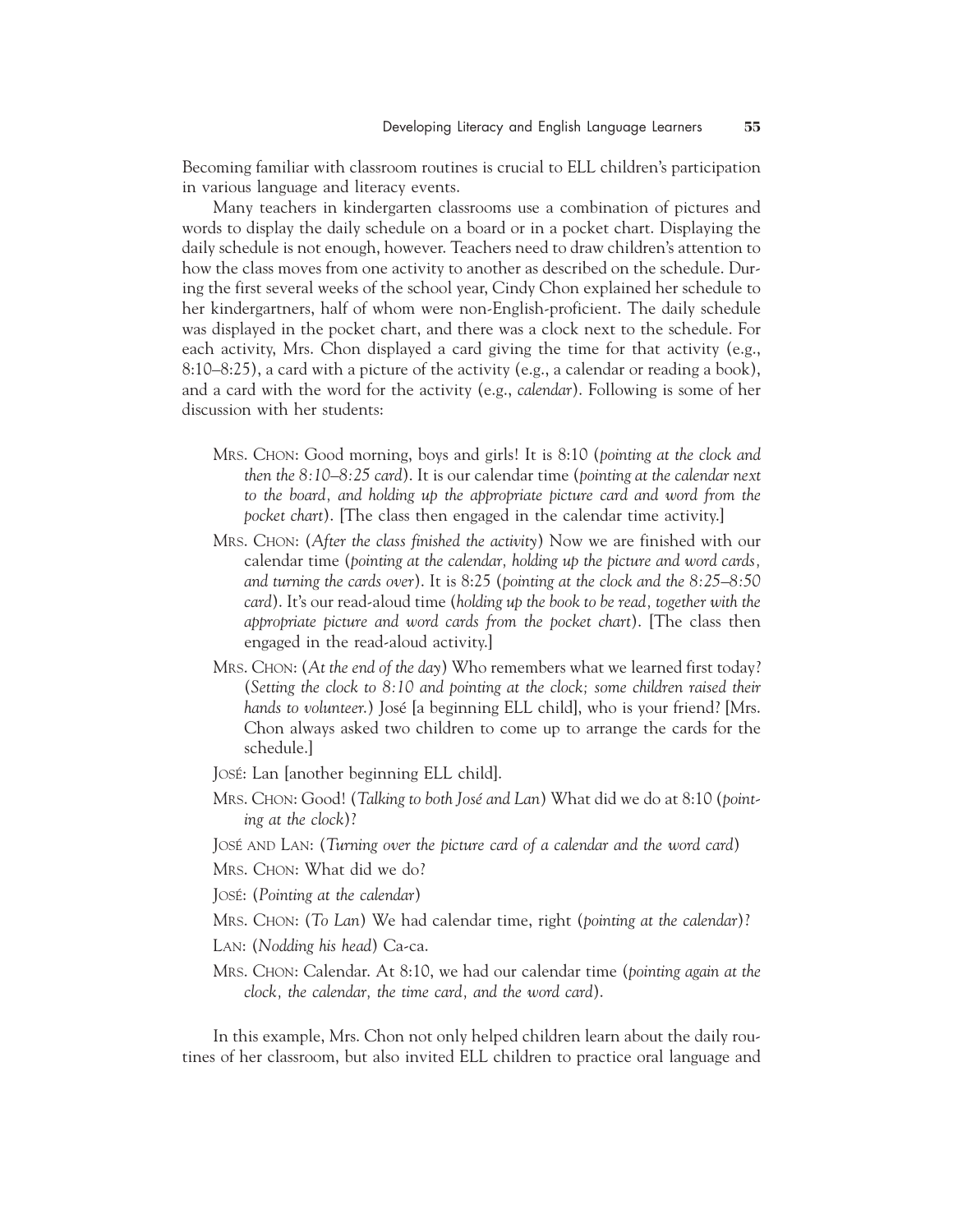interact with print. Familiarizing children with the routines in Mrs. Chon's classroom became a language and literacy activity for the children.

# **Providing Comprehensible Input in Oral and Written Language**

When teachers use comprehensible input (Krashen, 1985) during instruction and communication with ELL children, they adjust their speech to the level that ELL children can understand. Teachers also adjust the difficulty level of a written text so that ELL children can comprehend the text.

# **Oral Language**

### Slowing Down Speech

The most important way for teachers to provide ELL children with comprehensible input is to slow down their speech (Echevarria, Vogt, & Short, 2000). Teachers who are native English speakers seldom realize how fast their speech is. The rate of speech that seems normal to native English speakers may be considered too fast by ELL children, who may just hear a series of sounds. As Mei Mei in *I Hate English!* (Levine, 1989) describes, "Each letter stands alone and makes its own noise. Not like Chinese." Teachers can slow down their speech by enunciating each word clearly and by repeating key words and sentences. It is especially important for teachers to slow down their speech when explaining and providing directions, because how much ELL children understand what teachers have said directly affects their performance. Teachers may increase the speed of their speech as their ELL children's proficiency level increases. Although speech at a reduced rate is comprehensible input, ELL children also need to be exposed to English at a normal rate, which is more natural and authentic. Teachers can achieve a balance of slowed speech and authentic language by speaking at a normal rate and then at a slowed rate for beginning ELL children. When repeating speech at a slowed rate, teachers include key words and phrases, if necessary.

### Using Objects, Pictures, and Gestures

In addition to slowing down their speech, teachers can use objects, pictures, and gestures to accompany their talk (Cary, 2000). For example, while going through her daily routine for calendar time, Mrs. Chon frequently referred to objects. She pointed at the clock and the calendar while saying, "It is 8:10. It is our calendar time." Referring to objects can also help ELL children understand a concept that is difficult to explain, even with slowed speech. For example, in helping ELL children grasp the concepts of *smooth* and *rough*, teachers may ask children to feel the surface of a desk while saying "smooth," and to feel the carpet while saying "rough." Although not all objects can be available to accompany speech, teachers can use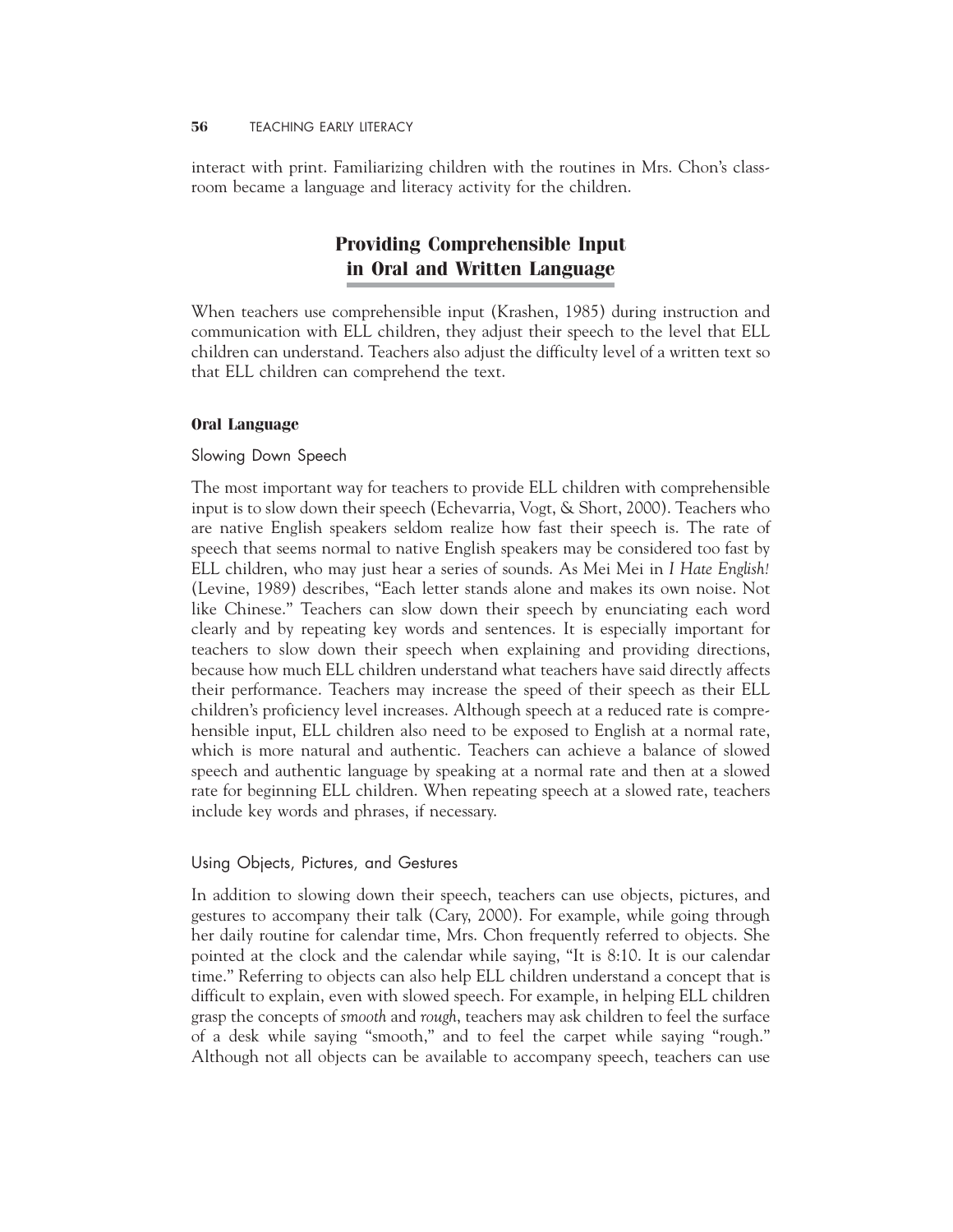pictures. A picture of snow-covered mountains provides some background information about snow for ELL children from countries with warm climates.

In a similar way, gestures add clarity to speech. For example, a teacher can make a sad face to show children what the word *sad* means, or use *total physical response* (TPR; Krashen & Terrell, 1983) to show children various behaviors related to literacy activities throughout the day. Telling an ELL child to read a book silently may be confusing. If the teacher opens a book and uses TPR to demonstrate the act of reading silently, an ELL child will have a better chance of understanding how to follow the teacher's direction. Similarly, while saying, "Go to the writing center," the teacher demonstrates the command by actually walking to the writing center.

### Avoiding Idioms

Teachers' speech that is comprehensible to ELL children is also free of idioms (Echevarria, Vogt, & Short, 2004). Idioms are often culturally bound and difficult for ELL children to understand. For example, few native English speakers can explain why the idiom "easy as pie" is used to describe easiness, when making a pie is actually not easy for many people. In many other cultures, the idioms similar to "easy as pie" seem to make more sense. In Thai, easiness is expressed by "easy as peeling a banana," and in Chinese by "easy as turning your hands." In classrooms with ELL children, teachers should avoid using idioms as much as possible.

### Using Simple Commands

Another way to make speech comprehensible is to use simple commands rather than requests. The request "Can you please open your book?" is confusing to ELL children, because the request is in the form of a question. Children respond to the request with a "yes" or "no" rather than performing the act of opening a book. If the simple command "Please open your book" is used, children will not be confused.

#### **Written Language**

Comprehensible input in a second language for ELL children, as Krashen (1993) has noted, must also be provided in written language. A text that is comprehensible to ELL children contains language and content/concepts that are not overwhelming to these children. For example, *Shapes, Shapes, Shapes* (Hoban, 1986) has pictures of various shapes that children see in their environments (e.g., a chair and a manhole cover), but there is not one word of English in the book. Another book, *The Shapes of Things* (Dodds, 1994) is also about shapes, but it has several clauses on one page: "A square is just a square, until you add a roof, two windows and a door, then it's much, much more!" Although both books focus on the concept of shapes, the second book, *The Shapes of Things*, will be more overwhelming and at times threatening to an ELL child than the first book, *Shapes, Shapes, Shapes*.

In providing comprehensible input, teachers also need to take into consideration ELL children's understandings of the concepts discussed in books. Although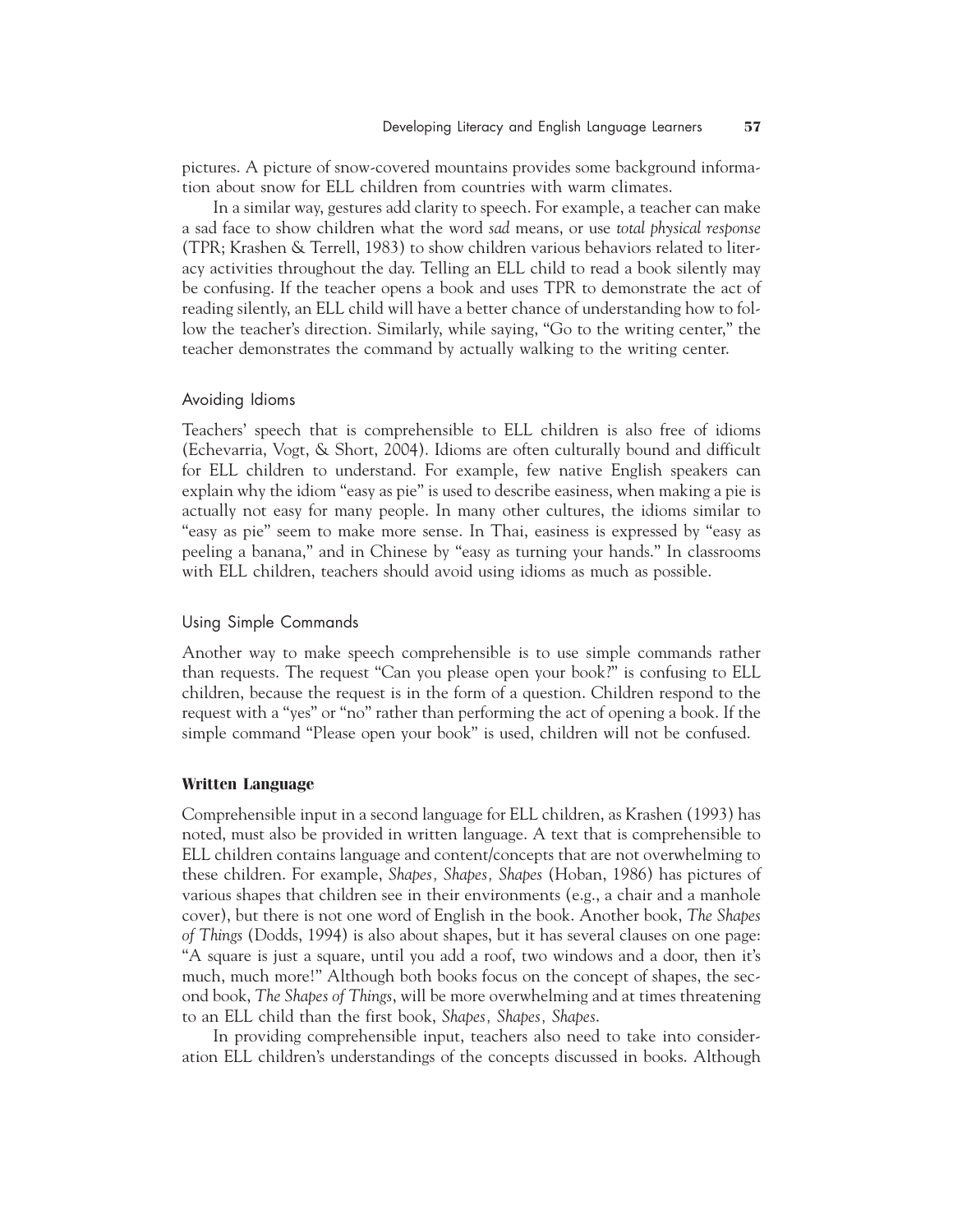some concepts (e.g., colors) are universal, others are culturally bound. A U.S. breakfast includes food ranging from cold cereals to hot cereals to eggs and bacon. A breakfast can be cooked or not cooked. In other parts of the world, like in China, everything for a breakfast, such as soy milk, porridge, and steamed or baked buns, is cooked. So the concept of *breakfast* in English may entail types of food and methods of preparation different from those in Chinese. Given the culturally specific nature of certain concepts, a text whose language is comprehensible to ELL children can still be difficult for them to understand. Taking the issues of both language and content/concepts into consideration, Freeman and Freeman (2000) and Gibbons (2002) suggest that teachers need to provide students with books and other reading materials that are predictable, familiar, and interesting; that include high-quality illustrations or other visual aids; that integrate content and language; and that provide authentic language.

### **Predictability**

A predictable text has repetitive or cumulative patterns, and often rhyme and rhythm as well. When ELL children are read a predictable text, they are exposed to the same linguistic pattern multiple times. For example, in *Brown Bear, Brown Bear, What Do You See?* (Martin, 1967), children hear and see the linguistic pattern "[adjective(s)] + [name of an animal], what do you see?" on every page. Their increasing familiarity with this recurring linguistic pattern is more likely to allow them to join in with the teacher in shared reading of the text. A predictable text also provides ELL children with a sense of security, as they can anticipate what types of sentences they are going to hear and see on the following pages.

# Familiarity

The predictability of a book's language increases its familiarity to children. Other aspects of a book's familiarity come from its content or concepts. As mentioned earlier, content/concepts are often culturally bound, and a book whose concepts are familiar to native English-speaking children may seem strange to ELL children. For example, in *The Mouse Mess* (Riley, 1997), the foods the mouse ate—cornflakes, syrup, cheese, and juice—may be unfamiliar to ELL children from Asian countries, where mice often eat rice. To increase the familiarity of a book, teachers need to be aware of ELL children's prior knowledge, and to supplement this knowledge if children lack information on the content or concepts presented in the book. The following are different types of books that may bring familiarity to ELL children.

• *Bilingual books*. Children's native language helps make an unfamiliar book written in English familiar to them. *In My Family/En Mi Familia* (Garza, 1996), written in both English and Spanish, adds familiarity to the text through Spanish and through descriptions of family events similar to those Spanish-speaking children have experienced.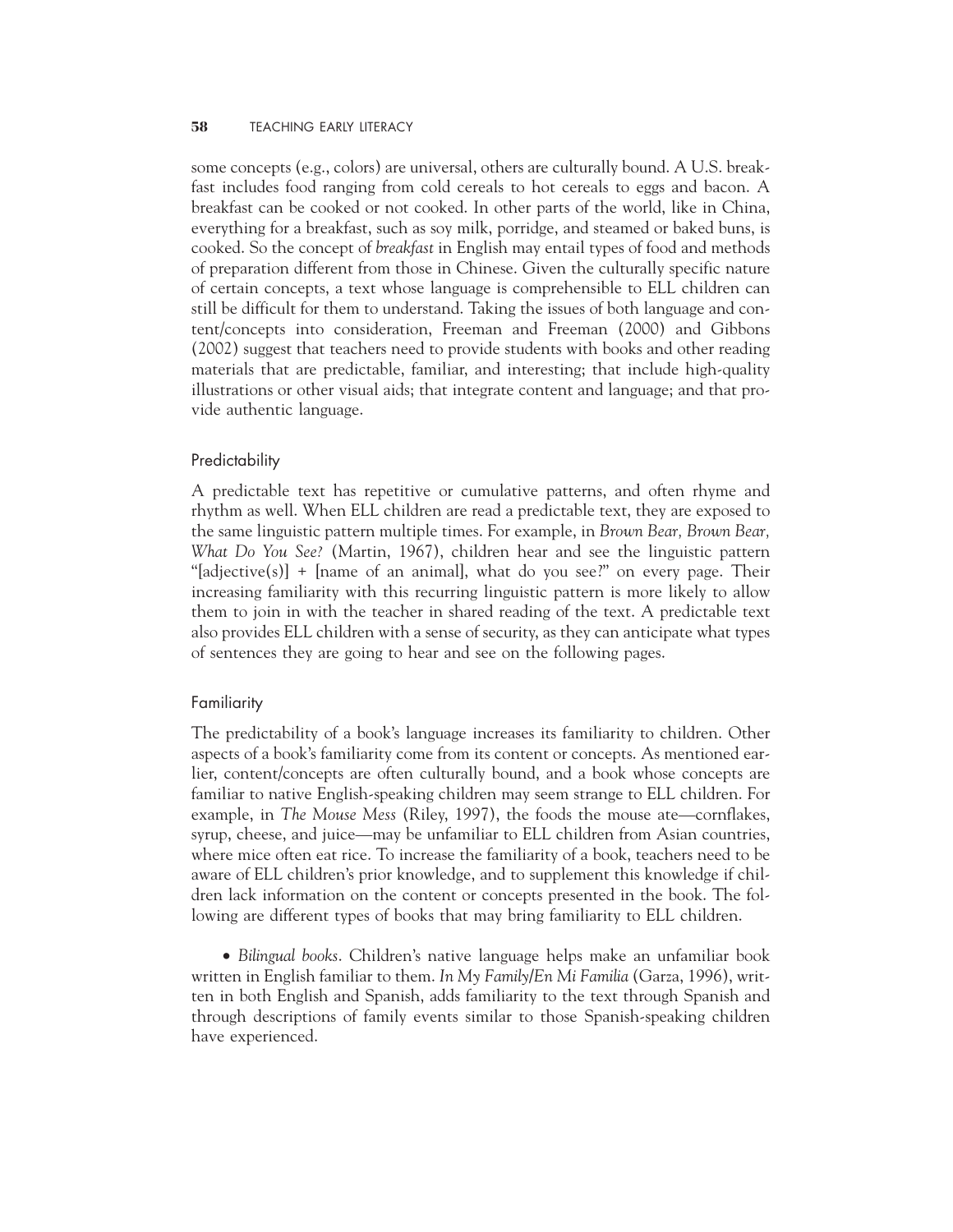• *Books reflecting native cultures*. In many cultures, there are folktales and other stories similar to those in U.S. English culture. If children are exposed to books in English that tell stories reflecting their native cultures before they are read the English-culture versions of the same stories, they may feel less intimidated, because they have some prior knowledge about the stories. Some examples of these books are *Lon Po Po: A Real Red Riding Hood Story from China* (Young, 1989) and *The Three Little Javelinas* (Lowell, 1992).

• *Books with environmental print*. *Miss Bindergarten Stays Home from Kindergarten* (Slate, 2000) includes many types of environmental print that children see in their own classroom, such as children's name tags, labels for the cubbies, and words on the bulletin board.

• *Books about survival*. When books describe situations similar to those that children may have been going through themselves (e.g., going to kindergarten, going to a doctor's office, and learning a new language), they may be interested in finding out how the characters in the book deal with the situations (Hadaway, Vardell, & Young, 2002). For example, Slate's (1996) *Miss Bindergarten Gets Ready for Kindergarten* describes how the kindergarten children and Miss Bindergarten are getting ready for their first day of class: "Adam Krupp wakes up. Brenda Heath brushes her teeth. . . . Miss Bindergarten gets ready for kindergarten."

• *Books adapted from children's TV shows and movies*. Although some books based on children's TV shows or movies may be above ELL children's English proficiency levels, the illustrations in the books mostly resemble what they have seen in the TV or movie sources. This prior experience increases the familiarity of these books. Having TV- and movie-based books available to ELL children motivates them to interact with print (see Table 3.1 for a list of such books).

• *Books with the same concept/theme*. Books with the same concept (e.g., counting, weather) or the same theme (e.g., good vs. evil, as in three little pigs fighting a bad wolf) increase familiarity for children, thus helping them focus on meanings rather than linguistic features of the books (Freeman & Freeman, 2000). Sametheme books can be used during read-aloud, shared reading, guided reading, and other reading activities.

• *Books written by the same author*. After children have read several books by the same author, they become relatively familiar with the storylines, the linguistic patterns, and the style of illustrations (Krashen, 1985, 1993). For example, after children have had some prior experiences with *Brown Bear, Brown Bear, What Do You See* (Martin, 1967), the linguistic patterns in *Polar Bear, Polar Bear, What Do You Hear?* (Martin, 1991) should not be too unfamiliar to them. Children who have been read *If You Give a Mouse a Cookie* (Numeroff, 1985) are more likely to be familiar with the pattern of the storyline in other books by Numeroff, such as *If You Give a Moose a Muffin* (1991), *If You Give a Pig a Pancake* (1998a), *If You Take a Mouse to the Movies* (2000a), and *If You Take a Mouse to School* (2002). In a similar way, after ELL children have read one version of *The Three Little Pigs*, they may have had some prior knowledge about other versions of the same story.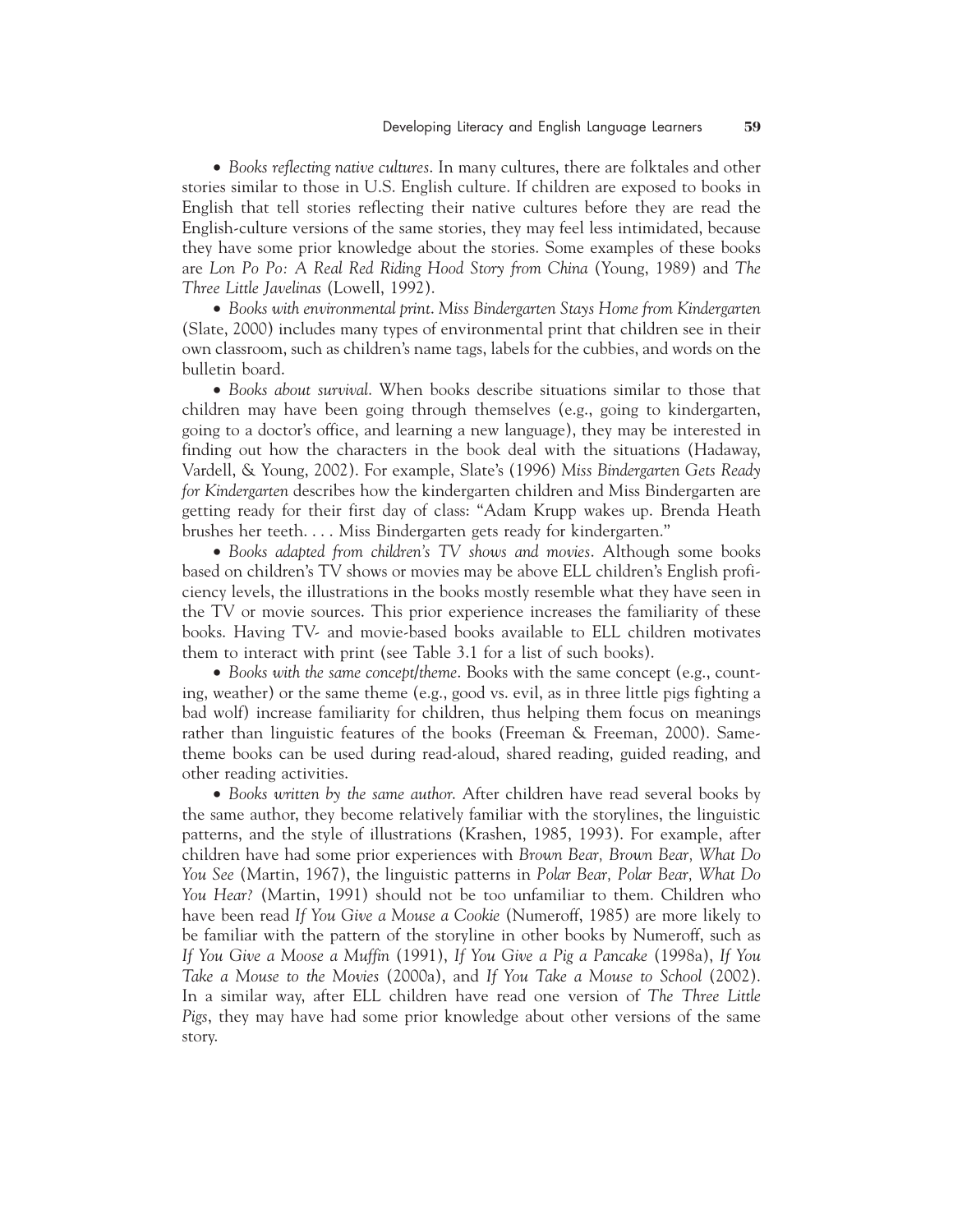#### **TABLE 3.1. Books Adapted from Children's TV Shows or Movies**

Beechen, A. (2001). *The wild Thornberrys: The cat's meow*. New York: Simon Spotlight. Bourgeois, P. (1997). *Franklin's bad day*. Toronto: Kids Can Press. Bridwell, N. (1988). *Clifford's birthday party*. New York: Scholastic. Cousins, L. (1999). *Maisy's pool*. Cambridge, MA: Candlewick Press. Daugherty, G. (2002). *Sagwa, the Chinese Siamese cat: Acrobat cats*. New York: Scholastic. Daveport, A. (1998). *Teletubbies: Go, Po, go!* New York: Scholastic. Dowdy, L. C. (1997). *Barney goes to the dentist*. New York: Barney. Egan, C. (2002). *Lilo and Stitch: Say cheese!* New York: Random House. Gold, R. (2001). *Rugrats: Phil and Lil go to the doctor*. New York: Simon Spotlight. Mooney, E. S. (2000). *The PowerPuff Girls: Snow-off*. New York: Scholastic. Muldrow, D. (1999). *Pokemon counting book*. New York: Golden Books. Redmond, D. (2001). *Bob the builder: Bob's birthday*. New York: Simon Spotlight. Santomero, A. C. (1998). *Blue's clues: Blue skidoos to the farm*. New York: Simon Spotlight. Sesame Street. (1997). *Little Ernie's animal friends*. New York: Random House. Smith, G. (2001). *SpongeBob SquarePants: The good, the bad, and the krabby*. New York: Golden Books. Snyder, M. (2000). *Dragon tales: Ord and the shining star*. New York: Random House. Wasserman, R. (2000). *Search for Scooby snacks*. New York: Scholastic. Wilson, S. (2002). *Dora the explorer: Little star*. New York: Simon Spotlight.

Zoehfeld, K. W. (1997). *Pooh's first day of school*. New York: Disney Press.

### Illustrations and Other Visual Aids

Illustrations in books and pictures in environmental print logos provide contextual clues to support the written text. In *Cars! Cars! Cars!* (Maccarone, 1995), an informational book that describes different types of cars, there are two groups of cars on the first page. Under the first group (just one car) is the phrase "One car," and under the second group is the phrase "Two cars." There is "1" written on one car and "2" on another car. On another page, the phrase "Yellow car" is written under a yellow car, and the phrase "Blue car" is under a blue car. The illustrations explain the text, and the text is placed under the illustrations consistently across all pages. The supportive nature of the illustrations, and the consistency in the positional relationship between a picture and a text, help increase the familiarity of the book.

In a storybook, illustrations play an even more important role in helping ELL children comprehend the text. On the first page of *If You Give a Mouse a Cookie* (Numeroff, 1985), accompanying the text "If you give a mouse a cookie . . . " is a picture of a boy giving a mouse a cookie. On the second page, the picture of the boy opening the door to his house, and of the mouse running toward the door, supports the text "he's going to ask for a glass of milk." On the third page, the picture of the mouse drinking from a glass of milk while the boy is holding the glass accompanies the text "When you give him the milk . . . " It is important for teachers to keep in mind that not all illustrations support text. Some pictures may look appealing, but they may not be supportive of the text. This can be true for a book with too much text on one page, and with pictures that are not illustrative of the text.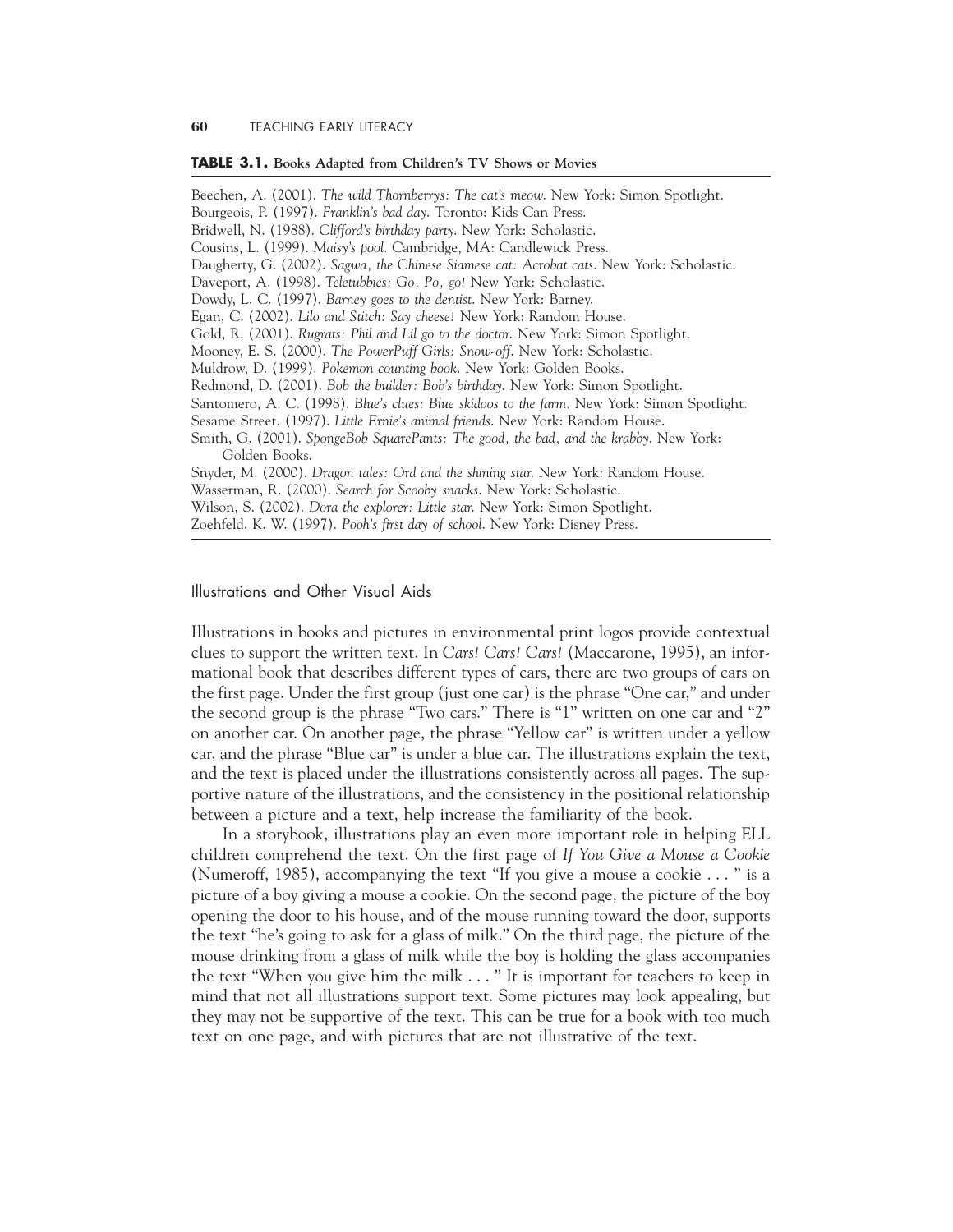### Engagingness

A text that engages children possesses predictability, familiarity, and supportive illustrations/visual aids. More importantly, it invites children to think actively about the story or information while they are being read to or in independent reading. An engaging text has an interesting story plot or information related to children's life experience, invites children to predict and to confirm or disconfirm their predictions, allows them to make connections, and provides them with an opportunity to play with language and have a good laugh. Following are some examples of engaging texts.

• *Text with an interesting plot*. In *If You Take a Mouse to School* (Numeroff, 2002), children are interested in finding out what a mouse will do in a school when he is taken there.

• *Text with interesting information*. In *I Love Trucks!* (Sturges, 1999), simple text with about five words on most pages provides children with information about various trucks they see in their environment.

• *Text allowing for prediction*. In *The Little Mouse, the Red Ripe Strawberry, and the Big Hungry Bear* (Wood & Wood, 1984), the simple story with one or two sentences on most pages invites children to predict how the mouse will hide the ripe strawberry that he has found from the big hungry bear, and eat it himself.

• *Text allowing for making connections*. In *What Daddies Do Best; What Mommies Do Best* (Numeroff, 1998b) and *What Grandmas Do Best; What Grandpas Do Best* (Numeroff, 2000b), simple text with one sentence on each page helps children think about things that they often do with their parents and grandparents, thus engaging children in making a text-to-self connection.

• *Text with fun language*. Dr. Seuss's books for beginning readers, as well as *Sheep Out to Eat* (Shaw, 1992), *Sheep Trick or Treat* (Shaw, 1997), *Sheep in a Shop* (Shaw, 1991), and other sheep adventure stories by Shaw, allow children to listen to the rhythm and rhyme in each text, and have a good laugh at the silly stories.

### **Authenticity**

An authentic text has language that children hear, see, and read in their environments both at school and at home. While in many states decodable texts have become part of literacy curriculum, teachers need to find texts with authentic and natural language to supplement the literacy curriculum.

In summary, a text that facilitates ELLs' language and literacy development needs to have a good combination of predictability, familiarity, supportive illustrations, engagingness, and authenticity. Teachers can use Figure 3.5 as a guide for selecting books for ELL children, and also to check for a wide range of books in the classroom. The more "Yes" boxes checked, the more books with comprehensible input there are available to use with ELL children.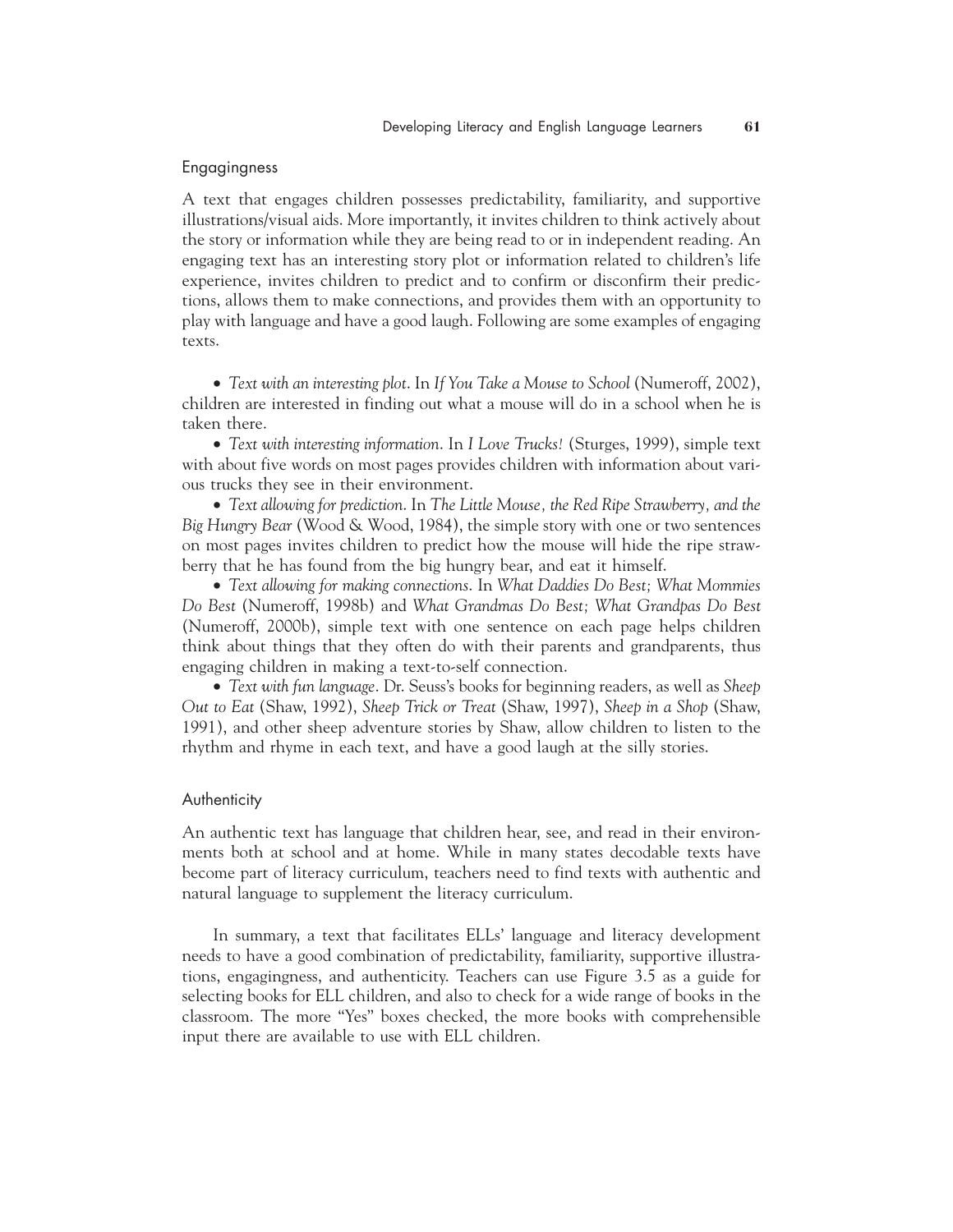|                                                                                          | Yes | No |
|------------------------------------------------------------------------------------------|-----|----|
| Predictability                                                                           |     |    |
| The book has repetitive patterns.                                                        |     |    |
| The book has cumulative patterns.                                                        |     |    |
| The book has rhyme and rhythm.                                                           |     |    |
| Familiarity                                                                              |     |    |
| The book is bilingual.                                                                   |     |    |
| The book reflects native culture.                                                        |     |    |
| The book has environmental print.                                                        |     |    |
| The book is about survival.                                                              |     |    |
| The book is adapted from a children's TV show or movie.                                  |     |    |
| The book is one of several books with the same concept or theme.                         |     |    |
| The book is one of several books written by the same author.                             |     |    |
| Illustrations/visual aids                                                                |     |    |
| The book's illustrations support the written book.                                       |     |    |
| The book has a consistency in positional relationship<br>between illustration and print. |     |    |
| Engagingness                                                                             |     |    |
| The book has an interesting plot.                                                        |     |    |
| The book has interesting information.                                                    |     |    |
| The book allows for predicting.                                                          |     |    |
| The book allows for making connections.                                                  |     |    |
| The book has fun language.                                                               |     |    |
| Authenticity                                                                             |     |    |
| The book has language children hear, see, and read in their natural<br>environments.     |     |    |

# **FIGURE 3.5 Book Selection Guide for ELL Children**

From Teaching Early Literacy: Development, Assessment, and Instruction by Diane M. Barone, Marla H. Mallette, and Shelley Hong Xu. Copyright 2005 by The Guilford Press. Permission to photocopy this figure is granted to purchasers of this book for personal use only (see copyright page for details).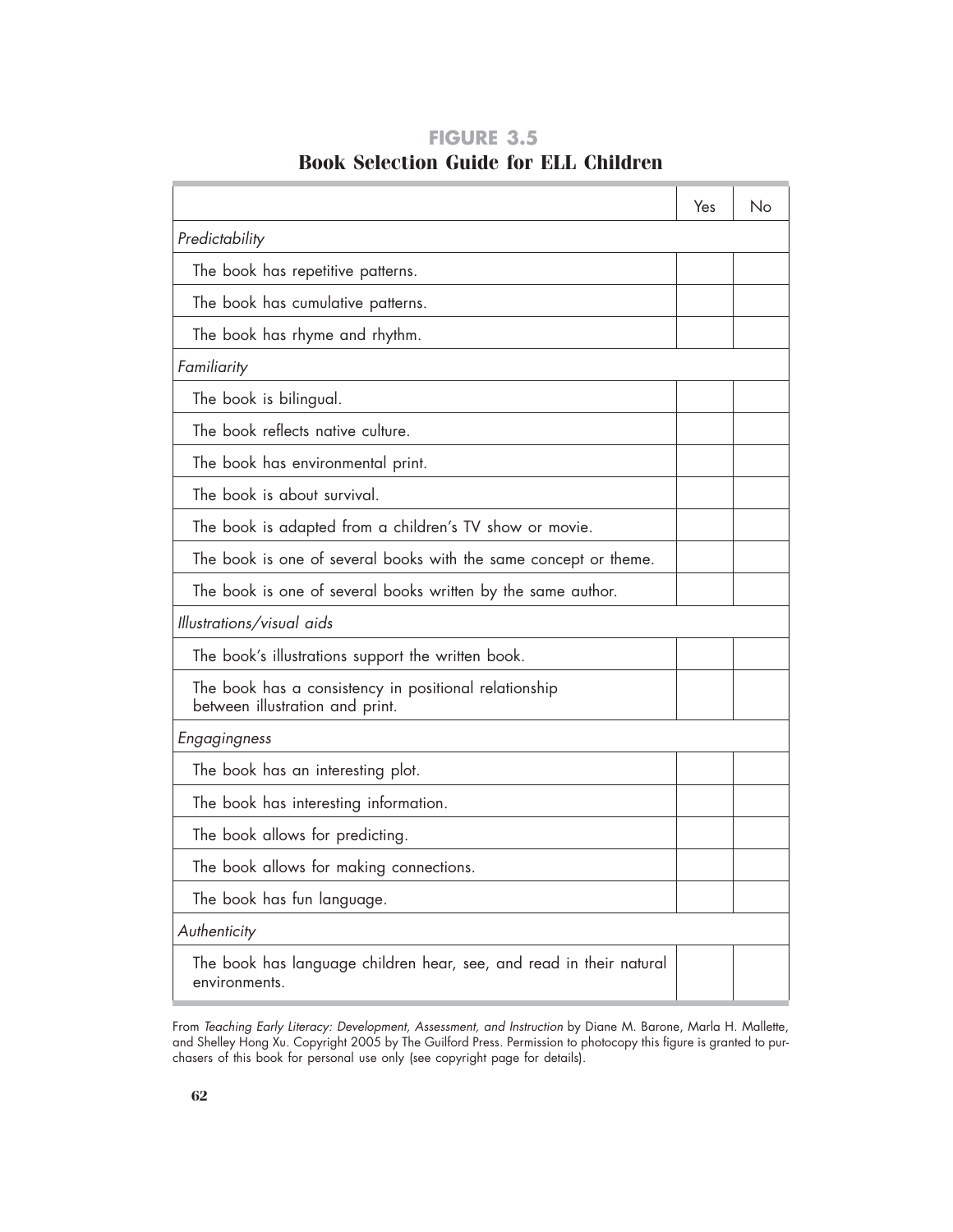# **Scaffolding ELL Children's Language and Literacy Learning**

Like the corresponding section of Chapter 2, this section is organized around language and literacy learning and teaching in the areas of oral language, reading, writing, and word study. All these four areas, however, are integrated into actual teaching and learning (IRA, 2001). Reading aloud, for example, provides ELL children with comprehensible input of the oral language; it helps children become familiar with the linguistic units of the English language (i.e., phonemes, words, phrases, sentences, and connected discourse). Comprehension can be taught through a follow-up activity on the book (e.g., sequencing events), and children can practice writing through their responding to the book read. Finally, word study can focus on identifying words in the book that start with a target sound (e.g., words starting with the /t/ sound). Many activities presented in Chapter 2 can effectively help ELL children with teachers' scaffolding (Vygotsky, 1978). When teachers scaffold children's learning, they support children in terms of providing comprehensible input, modeling, and inviting children to participate.

#### **Oral Language**

Oral language development is most crucial to ELL children. Whereas their native English-speaking peers have not been pressured to develop oral language, ELL children have to develop both their basic communicative skills and some academic language within a short period of time. These children urgently need extensive exposure to authentic and high-quality oral language within various social settings. The following are some activities that support ELL children's oral language development.

# Reading Aloud

Reading aloud benefits ELL children in many of the same ways that it does for native English-speaking children (Cunningham & Allington, 1999; Hadaway et al., 2002; Krashen, 1993). With the unique needs of ELL children, however, teachers' scaffolding is needed. Here are some suggestions:

• Start with a book that provides ELL children with comprehensible input (see Figure 3.5 for the guide on selecting books). Use a big-book version of the book, so that children can see the text and pictures.

• Do a picture walk through the book before reading it. A picture walk allows children to get a sense of what the book is about, thus helping them activate or build their prior knowledge (Fountas & Pinnell, 1996).

• Talk about the book conventions (e.g., front cover, author[s], illustrator[s], title page, and back cover) before reading. Read the book with a slowed speech rate during the first reading; then resume a normal rate of speech gradually during subsequent readings. This provides ELL children with an opportunity first to hear English words clearly and later to be exposed to authentic English speech.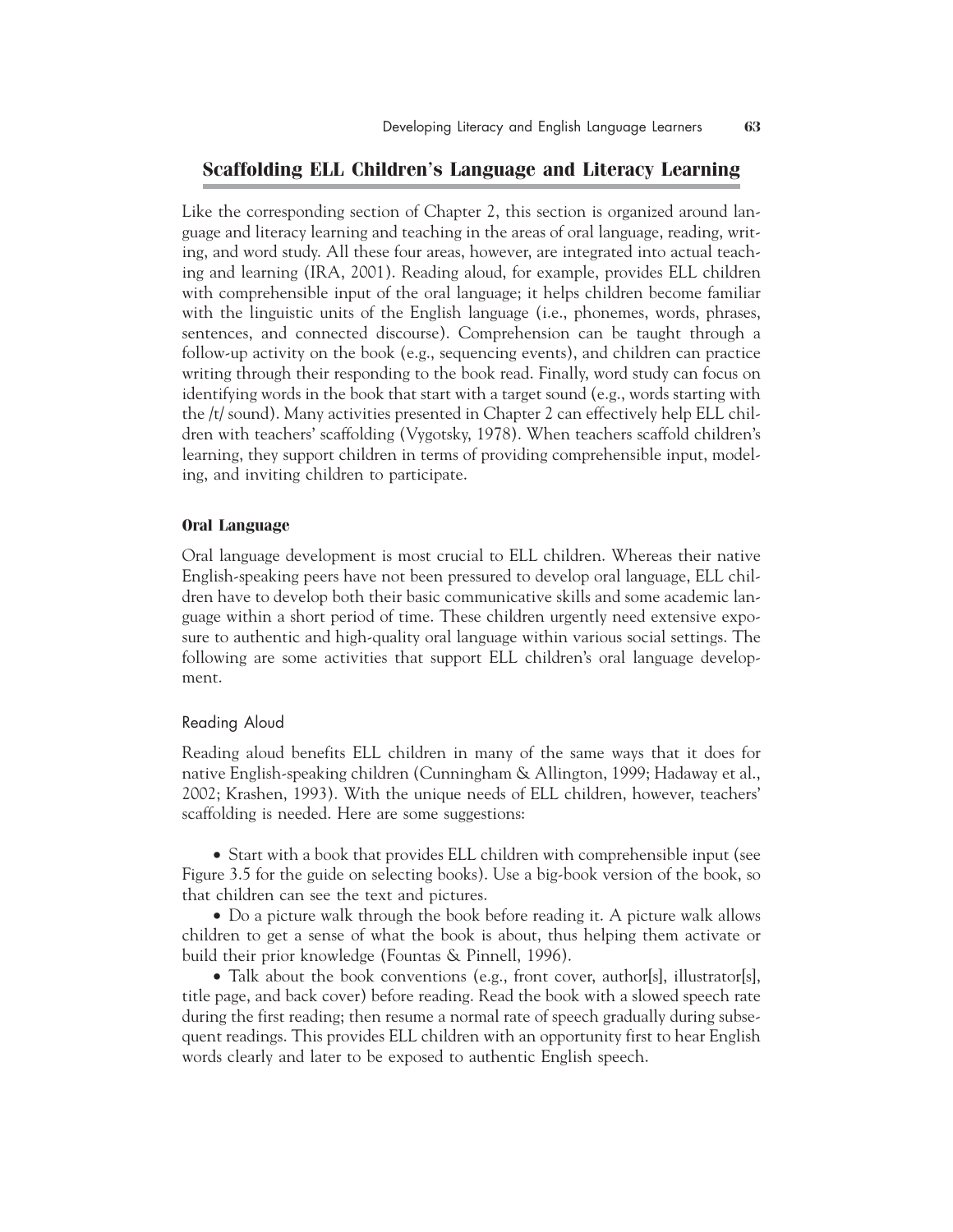• Select a few key content words that are central to the book after the first reading of the book. For example, in the book *Rains* (Kalan, 1978), the word *rains* appears on most pages. Write the word *rains* on a board or on a card for the word wall, and use a highlight tape to highlight the word in the book. Before the second reading of the book, review the word *rains*. During each subsequent reading of the book, highlight other content words, such as *house*, *grass*, *road*, and *car*. Highlight one or two words during each reading of the book. Because these key words are explicitly supported by the illustration of the book, their meanings are relatively easy for children to grasp. While pointing at these words in the book during each reading, also point at the picture that each word represents (e.g., *rains* for the rains across the page).

• Encourage children to make connections between the text and themselves. For children who are at the silent nonverbal stage of language development, give them pictures with phrases or sentences. For example:

- After reading *Rains* several times, model how to respond to the book by holding up a picture with a happy face and the sentence "I like rains" under the face. Also nod the head while saying, "I like rains."
- Next model the response "I don't like rains," by shaking the head and holding up a picture with a not-so-happy face and the sentence "I don't like rains" under the face.
- Then ask two children to come up to the front to demonstrate how they would respond to the book. Each child is asked to pick up a picture with a happy face or with a not-so-happy face. As you say, "I like the rains," nod the head and hold up one child's hand with the picture of a happy face. As you say, "I don't like rains," shake the head and hold up another child's hand with the picture of a not-so-happy face.
- Conduct a guided practice with children, using one of the two picture cards and the body language (i.e., nodding the head or shaking the head).

• For children who are at the early production stage, encourage them to respond to the book. Incomplete sentences or sentences in broken English should be acceptable. If they are shy or feel uncomfortable with sharing in the class, ask them to whisper their responses to a buddy or to you (the teacher).

### Acting Out a Story

When children act out a story that has been read to them, they are given a chance to demonstrate their understanding of the story through actions. Acting out is a useful strategy for children who are at the silent/nonverbal and early production stages (Herrell, 2000). For example, during acting out the story *The Very Hungry Caterpillar* (Carle, 1967), each child in a group of seven children is given a card with a day of the week (e.g., *On Monday*) and props (e.g., one apple or two pears). The teacher reads the story from the beginning. When the teacher gets to "On Monday," the first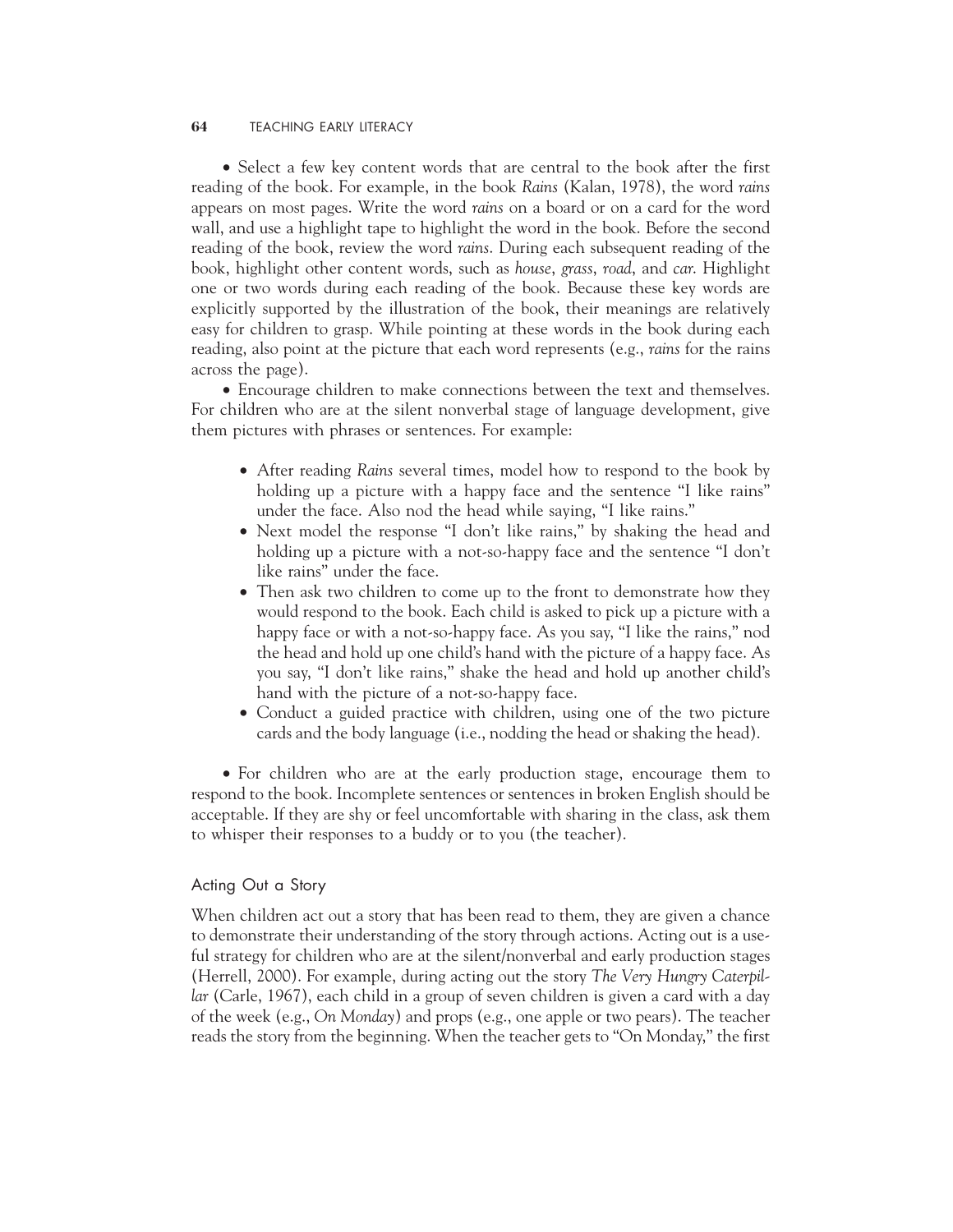child with the *On Monday* card says "On Monday" if he or she is verbal, or holds up the card if he or she is at the nonverbal stage. Then he or she acts out eating an apple. The teacher continues by saying, "But he was still hungry." Each of the remaining six children takes turns saying the words on the card or holds up the card, and then acts out eating the food. The teacher says the rest of the story till the last sentence, "He was a beautiful butterfly!", which the children in the audience say chorally.

As children's English proficiency increases, the teacher decreases the number of words he or she says during acting out. Gradually, the teacher changes the strategy from acting out a story to Readers' Theatre, during which children mostly read their script adapted from a book and do some action. The process should start with predictable or pattern books, as they are easy for the teacher to convert a text to a script and for children to produce sentences with a linguistic pattern. Books like *Brown Bear, Brown Bear, What Do You See?* (Martin, 1967), *Polar Bear, Polar Bear, What Do You Hear?* (Martin, 1991), and *There Was an Old Lady Who Swallowed a Fly* (Taback, 1997) are fun for children to use in Readers' Theatre.

# Play Centers

Literacy-related play centers as described in Chapter 2 are crucial for ELL children to develop communicative skills for varying social settings. Teachers start with the centers that are most familiar to children, such as a house and a classroom. They furnish each center with props, and most importantly with print materials (e.g., cereal boxes, newspapers, and utility bills for a house). Teachers encourage parents to bring props and print items unique to ELL children's cultures and languages, and invite parents to be coplayers in the centers. Utilizing funds of knowledge (Moll, 1994) from the community enriches the multicultural and multilingual experiences of all children in the class, and also makes the classroom a more familiar environment for ELL children. Vukelich, Christie, and Enz (2002) describe different roles that a teacher can take at a play center, ranging from a stage manager who prepares materials for the center to a coplayer who participates in the play with children. For ELLs, it is important that teachers take on the role of coplayers, so that they can model for children how to communicate in a certain setting. In particular, teachers model for children the formulaic sentences used in one particular setting, such as the expressions used in a store: "Do you want the dress or shorts? Do the shorts sound okay?"

### Media Center

In a media center, children can listen to the tapes of the books that teachers or others have read to them. Listening to the tape and reading the book allow children to match sounds with words and to learn to read with expression. Encourage children to point at words while listening. A buddy system for children enables them to share or discuss what they have heard. Teachers can include a TV/VCR in the media center, so that children can watch their favorite TV shows or movies. Keeping the mute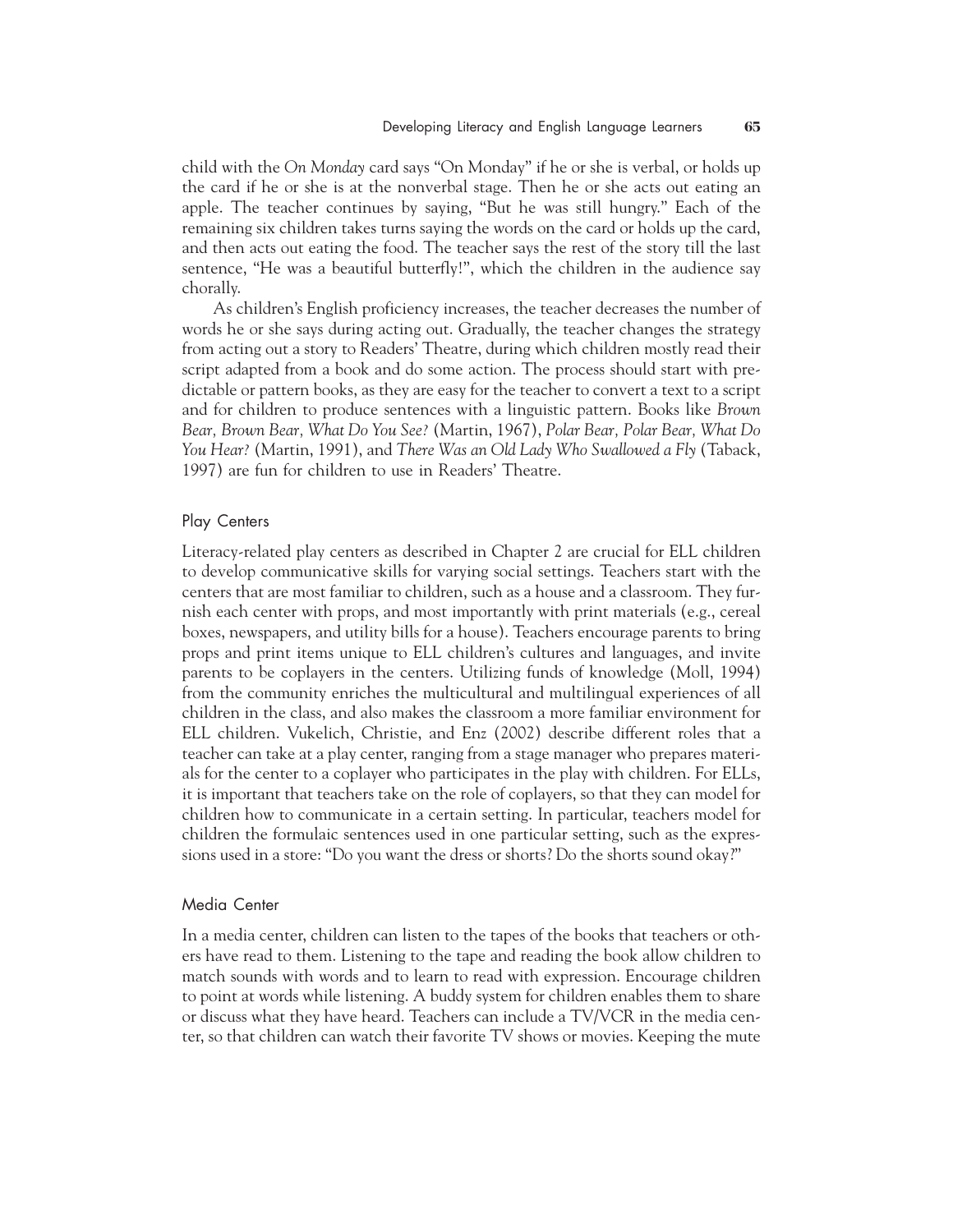button on, so that captions appear on TV, allows children to see the words while they are watching. A computer in the media center will also be very helpful to children (see Chapter 5). Ideally, teachers can have books adapted from TV shows and movies available in the listening center. Children can listen to a book on tape, watch the show or movie from which the book is adapted, and visit the website that features the show or movie. Multiple sources of linguistic input with the same content make the information familiar and predictable.

# Assessment of Oral Language

As discussed in Chapter 2, assessment of children's oral language requires the teacher to observe children during various literacy events. For ELL children who are at the silent or nonverbal stage, their oral language output will be none or minimal. However, they are often good observers of how and when language is appropriately used. Xu (1996) documented the literacy experience of a Tagalog-speaking kindergartner, Emily, in an English-only classroom. She used different strategies during the process of becoming proficient in oral language and learning about English written language. Emily's evolving interaction patterns and strategies included (1) the no-response pattern in conjunction with the observing strategy; (2) the active response pattern in conjunction with the observing and imitating strategies; and (3) the active initiation pattern in conjunction with the observing, imitating, and confirming strategies. Therefore, assessment of ELL children's oral language needs to include their behaviors. Figure 3.6 is a form that can be used in this assessment.

# **Reading**

Scholars in the fields of second-language acquisition (Cummins, 2002; Krashen, 1993; Krashen & Terrell, 1983) and of literacy research (Au, 2002; Fitzgerald & Noblit, 1999; Neufeld & Fitzgerald, 2001) have stressed that literacy instruction in a second language should focus on helping children construct meanings, not just on helping them learn the surface linguistic features of the second language. That said, the instructional strategies and materials discussed in Chapter 2 can also be applied to ELL children if their unique needs are taken into consideration.

# Using Wordless Books

Wordless books present little linguistic challenge to ELL children, as there is no English print in such books. Children can form their own story based on the illustrations of a wordless book (Flatley & Rutland, 1986). They can tell the story in a native language (which can later be translated into English by parents or community members) or in English, using words, phrases, or sentences (depending on their English proficiency level). Therefore, children at various stages of oral language development can participate in telling a story based on a wordless book (Hadaway et al., 2002; Xu, 2003). See Table 3.2 for a list of wordless books.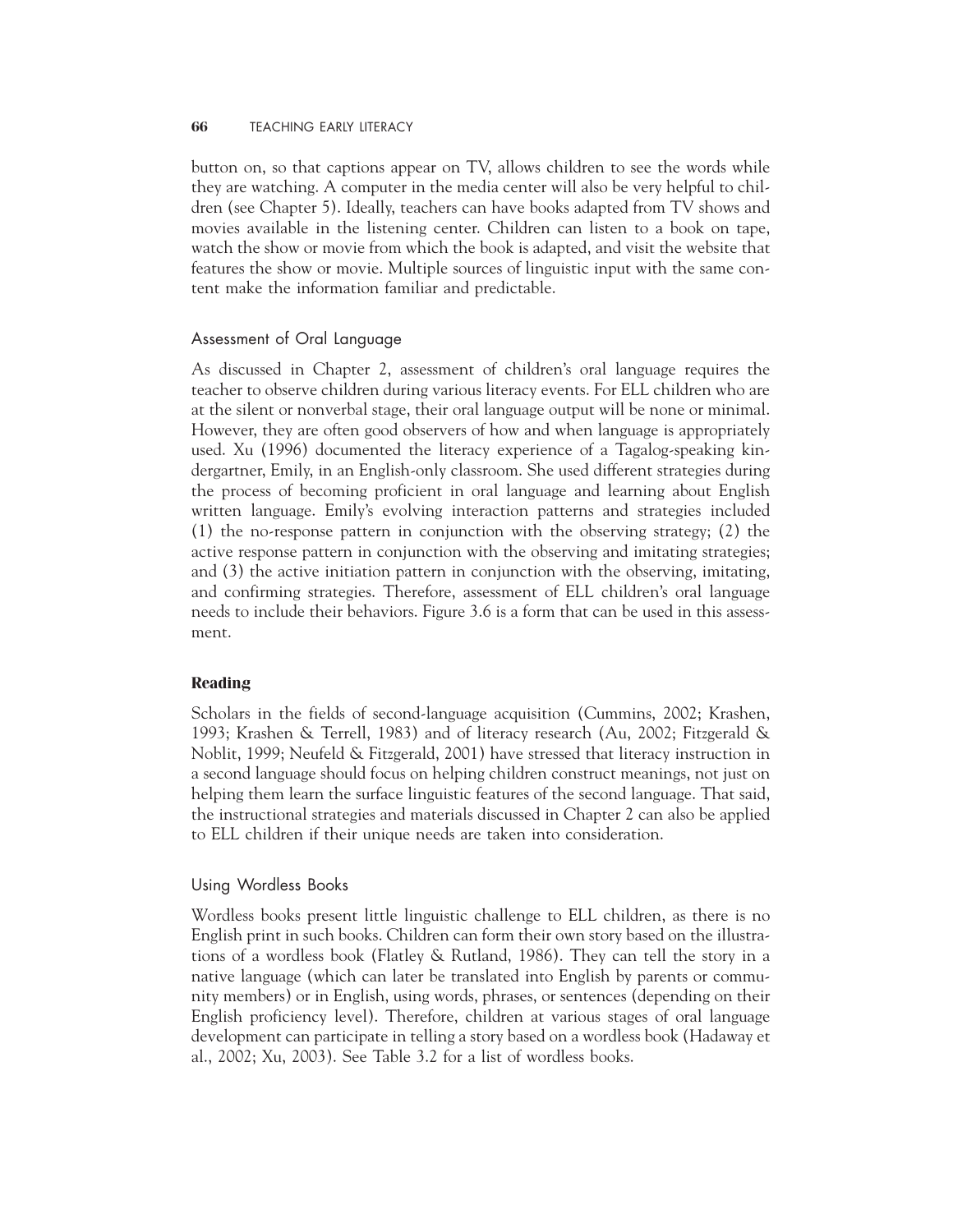| Stages and characteristics                                                                       | Examples | Settings |  |  |  |
|--------------------------------------------------------------------------------------------------|----------|----------|--|--|--|
| Silent/nonverbal stage                                                                           |          |          |  |  |  |
| Observed behaviors (e.g.,<br>nodding, moving closer to<br>the book)                              |          |          |  |  |  |
| Observed strategies (e.g.,<br>imitating, repeating)                                              |          |          |  |  |  |
| Early production stage                                                                           |          |          |  |  |  |
| Telegraphic speech                                                                               |          |          |  |  |  |
| Combining words                                                                                  |          |          |  |  |  |
| Formulaic speech                                                                                 |          |          |  |  |  |
| Using simple sentences                                                                           |          |          |  |  |  |
| Understanding simple<br>commands                                                                 |          |          |  |  |  |
| Productive discourse stage                                                                       |          |          |  |  |  |
| Communicative speech<br>(BICS) (e.g., "Can I borrow<br>your black crayon? I can't<br>find mine") |          |          |  |  |  |
| Academic language (CALP)<br>(e.g., "I like the story<br>because it reminds me of<br>$\ldots$ "   |          |          |  |  |  |

# **FIGURE 3.6 Assessment of ELL Children's Oral Language**

From Teaching Early Literacy: Development, Assessment, and Instruction by Diane M. Barone, Marla H. Mallette, and Shelley Hong Xu. Copyright 2005 by The Guilford Press. Permission to photocopy this figure is granted to purchasers of this book for personal use only (see copyright page for details).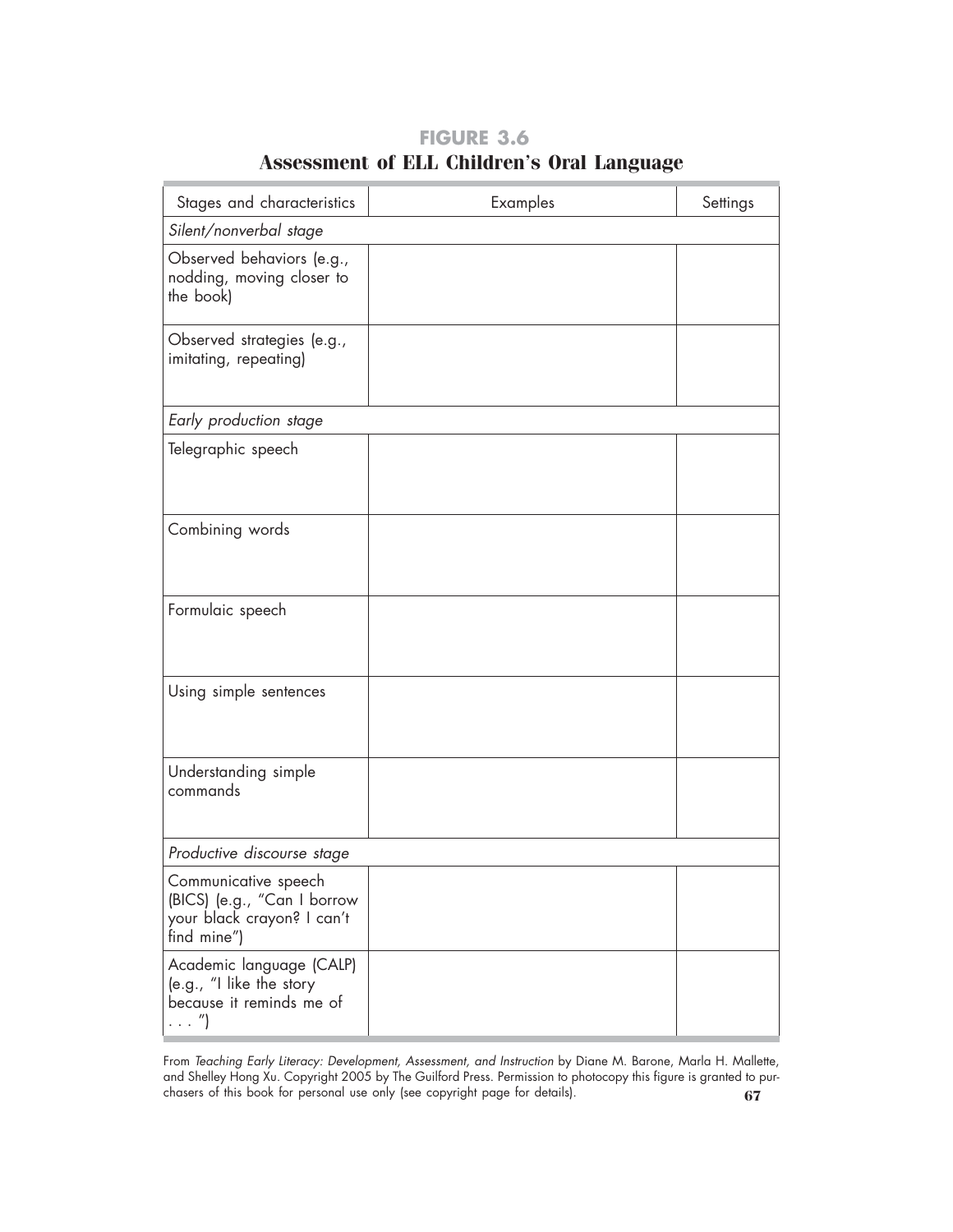#### **TABLE 3.2. Wordless Books**

Baker, J. (1991). *Window*. New York: Greenwillow Books.

Bang, M. (1980). *The gray lady and the strawberry snatcher*. New York: Simon & Schuster.

- Briggs, R. (1978). *The snowman*. New York: Random House.
- Carle, E. (1973). *I see a song*. New York: Crowell.
- Day, A. (1991). *Good dog, Carl!* New York: Simon & Schuster.
- Mercer, M. (1992). *A boy, a dog, and a frog*. New York: Dial Books.
- Spier, P. (1982). *Rain*. Garden City, NY: Doubleday.
- Tafuri, N. (1984). *Have you seen my duckling?* New York: Greenwillow Books.
- Veitzman, J. P. (1998). *You can't take a balloon into the Metropolitan Museum*. New York: Dial Books.
- Veitzman, J. P., & Glasser, R, B. (2000). *You can't take a balloon into the National Gallery*. New York: Dial Books.
- Ward, L. (1992). *The silver pony: A story in pictures*. Boston: Houghton Mifflin.
- Wiesner, D. (1991). *Tuesday*. Boston: Houghton Mifflin.
- Wiesner, D. (1998). *Fire fall*. New York: Lothrop, Lee & Shepard Books.
- Wilson, A. (1999). *Magpie magic: A tale of colorful mischief*. New York: Dial Books.

While children are telling the story, the teacher can write down the words, phrases, or sentences on Post-it Notes and then tape each note on its corresponding page. Or the teacher can type text for each page on a sentence strip and then place each strip under its corresponding page. If a wordless book has been read frequently across a period of time, both the teacher and children may be surprised to learn that the amount of language used in the story has been increased, that words and sentence patterns in the story have become more diverse, and that the quality of the story has been improved. The following example shows how Maria Lopez, a kindergarten teacher, used *Do You Want to Be My Friend?* (Carle, 1971) to facilitate her students' comprehension. Her class included native English-speaking children and ELL children at the nonverbal and beginning stages.

MS. LOPEZ: Boys and girls, today we are going to read this book, *Do You Want to Be My Friend?* (*holding up the book and pointing at the title*).

MING: Book?

MS. LOPEZ: Yeah, this is a book with no words. Let me show you (*turning through the pages for a picture walk*). We are going to make a story. To put words in here, here, here . . . (*referring to the blank space on each page*). Then this book will be like this one (*turning through the pages of the book* The Very Hungry Caterpillar *[Carle, 1967]*).

MING: Oh.

ROSA: Writing the book?

MS. LOPEZ: Yes, we are writing the book. [After reading the title and talking about the author/illustrator, Ms. Lopez read the sentence on the first page

Banyai, I. (1995). *Zoom*. New York: Viking.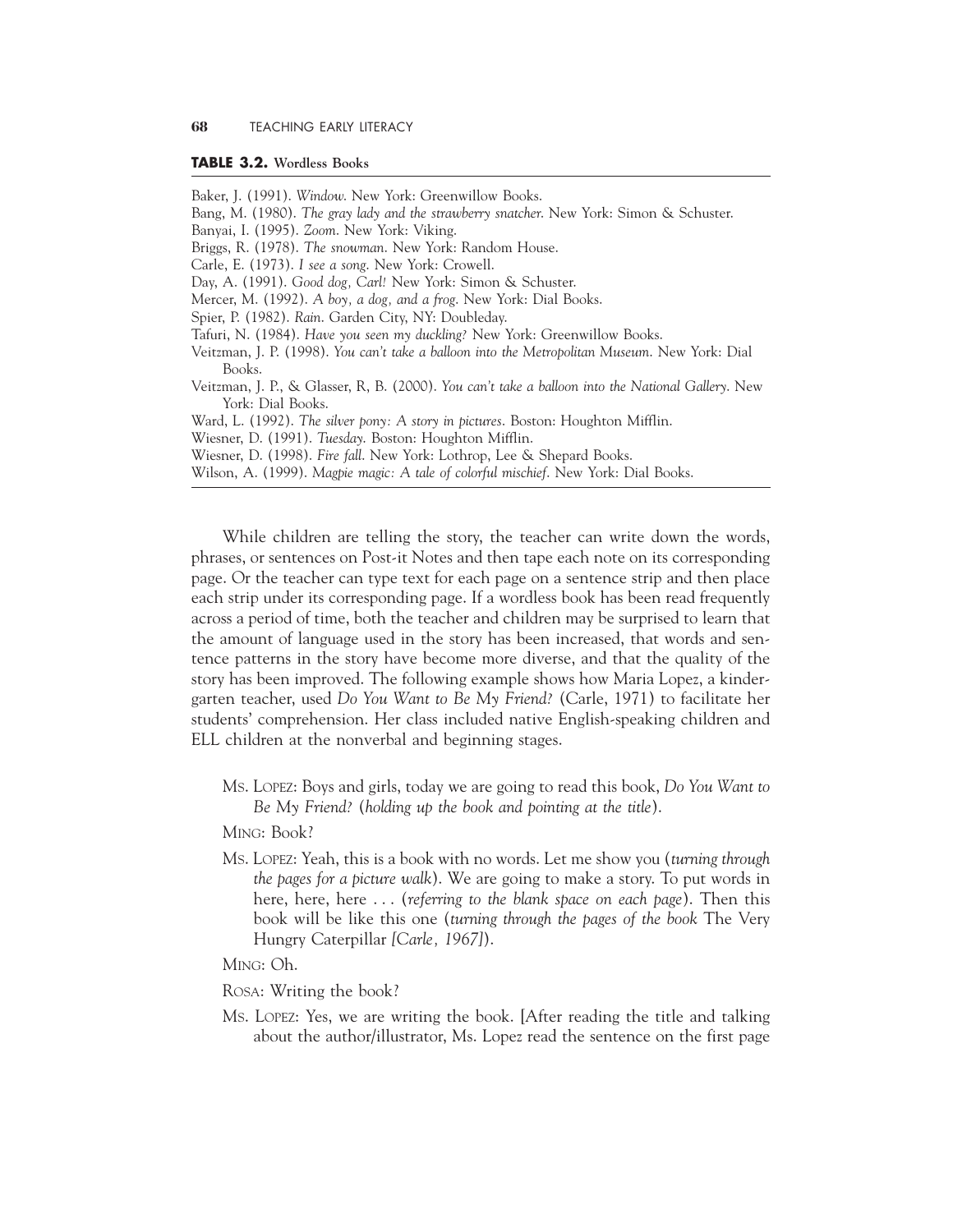where there is a mouse and partial picture of an animal's tail, "Do you want to be my friend?"] What is this (*referring to the mouse*)?

- MIEN: *M*-*M*-*M*-, not like *cat*.
- MS. LOPEZ: A mouse. You are right. A mouse does not like a cat (*writing down* mouse *on a Post-it Note and sticking it next to the mouse*). What is this (*referring to the partial picture of an animal's tail*)? (*After waiting for a minute and noting that nobody was responding*) Think (*referring to her head*). What is this?
- GARY: A brush.
- MS. LOPEZ: Good thinking. It looks like a brush (*writing down* brush *on a Post-it Note and pasting it next to the tail*). Any other answers? (*After seeing Maria touch her hair*) Good thinking. It could be hair, Maria. It looks like hair, a ponytail (*writing down* hair *on a Post-it Note and pasting it next to the tail*). Any more answers? (*Silence*) I'm going to turn the page. Are you ready? (*Turning the page*) Now it is a . . .

DING: Tail.

CLASS: Oh, no!

- MS. LOPEZ: It is a tail! It's okay. We had fun guessing (*turning to the previous page and pasting the Post-it Note with* tail *next to the tail*). [After the teacher and the children labeled all the animals during two periods of reading and language arts block time, they went back to the first page to add more sentences.]
- MS. LOPEZ: What can we write on this page (*referring to the page where the mouse is asking the horse, represented by its tail, a question*)?
- MING: Mouse say this (*referring to the sentence in the speech bubble*, "Do you want to be my friend?")
- MS. LOPEZ: You are right. The mouse is saying this sentence (*referring to the sentence*).
- TRAVIS: He is asking a question.
- MS. LOPEZ: How do you know he is asking a question?
- TRAVIS: Here (*referring to the question mark*).
- MS. LOPEZ: Good. You are right. A question mark tells you this is a question. We ask a question, but not say a question. What should I write on the Postit Note?
- MING: Mouse ask the question, here (*referring to the question in the speech bubble*).
- MS. LOPEZ: Good. The mouse asks the question, "Do you want to be my friend?" Who is he asking?
- DIEN: The tail.
- MS. LOPEZ: We know whose tail this is (*pointing at the tail*). Right?
- TON: Horse.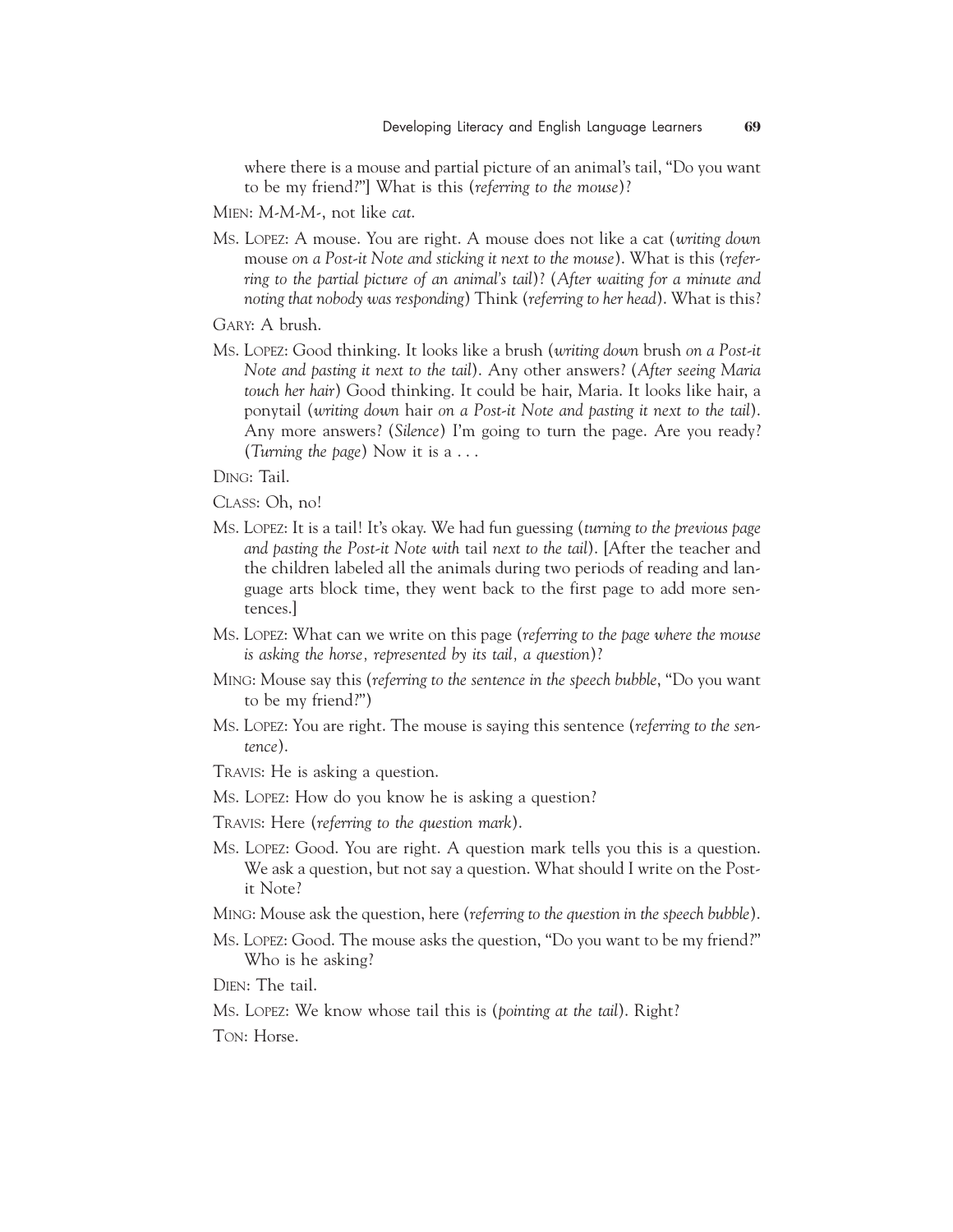MS. LOPEZ: Yes. The mouse is asking the horse, "Do you want to be my friend?" (*writing down the sentence on the Post-it Note and pasting it on the page*).

In this example, Ms. Lopez scaffolded her kindergartners' learning in several different ways, and integrated into the read-aloud teaching reading strategies, concepts about print, and vocabulary words. Ms. Lopez created a supportive environment "where ELL students' brainpower is fully acknowledged and activated" (Cummins, 2002, p. viii).

- Ms. Lopez reviewed concepts about print through comparing this book to another one and talking about the question mark.
- Ms. Lopez encouraged her ELL children to participate in the lesson through the activity of labeling the animals.
- Ms. Lopez provided positive and constructive feedback to children's responses through paraphrasing in correct English.
- Ms. Lopez encouraged children to predict, and to confirm or disconfirm their predictions, thus teaching them two important reading strategies—predicting and rereading the previous text.

# Using Graphic Organizers

In addition to engaging children in discussing a book, another way to facilitate their comprehension is to use various *graphic organizers*. A graphic organizer visually represents a complete story structure (i.e., a beginning–middle–end cluster) or part of the story structure (e.g., a character map). Both types of organizers provide some support for ELLs to organize their thoughts about the book, thus enhancing their comprehension. When using graphic organizers, teachers need to start with the ones that help organize a whole story (i.e., a beginning–middle–end cluster). With the support of this type of graphic organizer, children have a holistic picture or main idea of the story. Teachers later move on to the graphic organizers that focus on the details of one particular story elements (e.g., a character map or a Venn diagram). These organizers invite children to examine certain story elements in depth. For example, a teacher first uses a beginning–middle–end cluster to help children get the main ideas in *The Three Little Pigs* (Galdone, 1970). Later, the teacher uses a Venn diagram to compare and contrast the first two little pigs with the third little pig, thus allowing children to explore the characters in the story.

### Assessment of Reading

To assess ELL children's comprehension through retelling of a book, teachers can use Figures 2.9 and 2.10 in Chapter 2. However, not all ELL children are ready to retell a book they have heard. Children at the silent/nonverbal stage and at the early production stage may provide little information about the book. Being unable to retell the book does not mean that children have not comprehended it, however.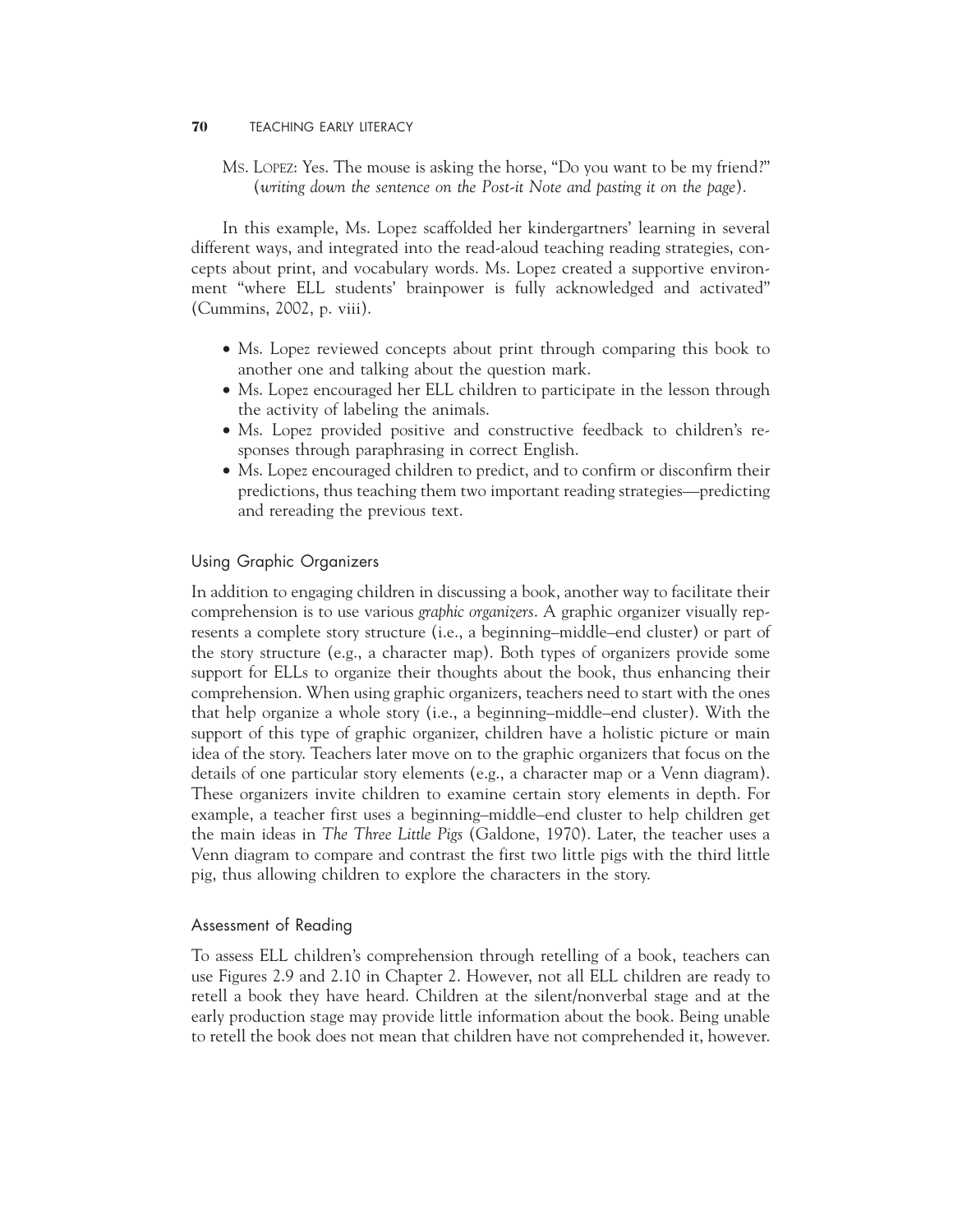The following are some ways to assess comprehension of ELL children at either the silent/nonverbal or the early production stage.

*Retelling the Story in a Native Language***.** Teachers need to allow some ELL children to retell a story in their native language. A teacher can tape-record a child's retelling, and then ask parents or community members to translate the retelling. Although it is time-consuming to assess children's retelling in a native language, the effort is worthwhile. Through the process, a teacher gets some ideas about a child's comprehension. The child has an opportunity to participate in the assessment just as his or her peers do, and thus gains a sense of self-confidence about his or her own ability to understand the book.

*Sequencing the Story Events***.** Teachers can copy the pictures in a story that represent key events in the book. For example, for the book *The Three Little Pigs* (Galdone, 1970), the pictures of key events include the following: (1) The mother pig sent the three little pigs away; (2) the first little pig built a house of straw; (3) the wolf blew down the house; (4) the second little pig built a house of sticks; (5) the wolf blew down the house; (6) the third little pig built a house of bricks; and (7) the wolf couldn't blow down the house. A teacher can ask an ELL child to sequence these pictures. The teacher can also encourage the ELL child to draw pictures of the events in a story to retell the story. As the child's English proficiency level increases, the teacher writes down short sentences describing the events on sentence strips and asks the child to sequence events.

*Retelling about a Character through a Character Map***.** To assess an ELL child's understanding of a character in the story, a teacher can ask the child to describe the character through a character map with a picture of a character in the middle. The child then draws pictures related to the character. For *The Three Little Pigs* (Galdone, 1970), the picture in the middle of a character map can depict the three little pigs or the wolf, depending on from whose point of view the story is told.

*Retelling an Informational Concept through Graphic Organizers***.** As noted earlier, it is important to introduce informational books to ELL children, even if they are in the beginning stages of English proficiency; it is equally essential to assess their understanding of concepts in such a book. A concept map or a flow chart can be used for the assessment. In a concept map, the teacher draws or writes the concept in the middle. For example, for the book *Shapes, Shapes, Shapes* (Hoban, 1986), the teacher draws a shape (such as a circle) or writes down the word for that shape (*circle*) in the middle. The child draws pictures of objects from the book or from his or her environment that have the shape of a circle. In a flow chart, a child draws pictures to sequence events in a story, to describe the changes that occur (e.g., the life cycle of a butterfly), or to document a cause-and-effect relationship (e.g., the heat causes people to sweat).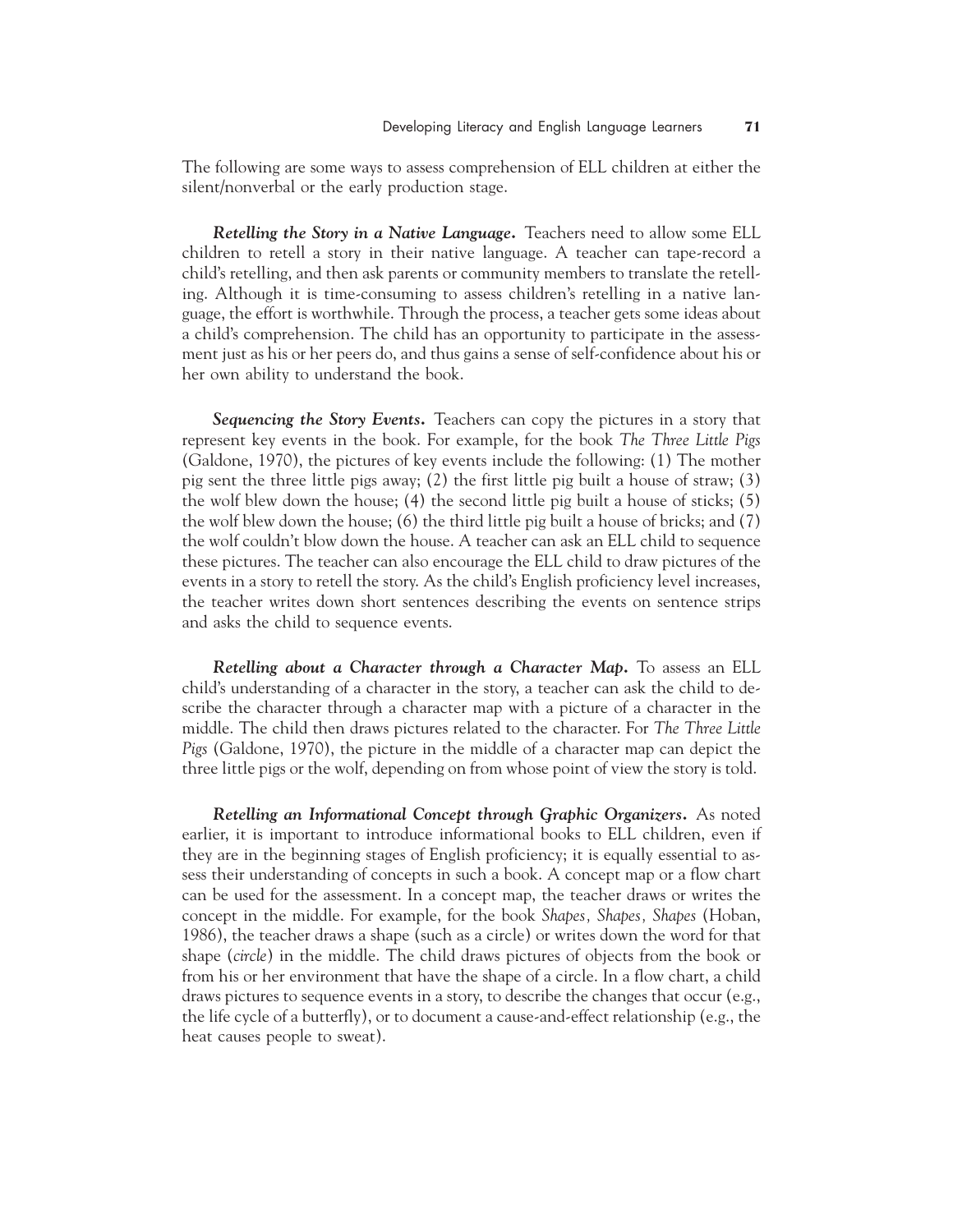### **Writing**

ELLs follow similar patterns and processes in their development of reading and of writing. Like reading instruction, teaching ELL children to write should begin with providing children with opportunities to be immersed in and to interact with print, in English and/or in a native language. Through these experiences with print, children come to understand the functions of writing in various social settings. This foundation is necessary for children to learn about the conventions of written language.

Figures 3.7, 3.8, and 3.9 are three writing samples from a Chinese–speaking ELL preschooler, Charlie. In Figure 3.7, he drew a picture of his mom and dad. Later, in Figure 3.8, Charlie copied down the name of a *Pokemon* character, Diglett, to label his drawing of the character. Charlie's teacher, Jane Johnson, often cut out environmental print items from words and pictures related to a theme the children were learning. She introduced the words to the class and talked about the pictures. In the month of May, before the end of the school year, Ms. Johnson introduced the class to Mother's Day in May and Father's Day in June, along with a small box of words and pictures related to both days. On Charlie's card for his dad (see Figure 3.9), Charlie pasted the picture of a heart, the phrase "Happy Father's Day," and the word *love*. Using the word *love*, he copied down the rest of the phrase "I Love You Dad" from one of the environmental print items. The three writing samples illustrate an ELL child's developmental process of writing—that is, from a picture, to a picture with a label, to a picture with a message. Although Charlie copied all the words from the environmental print items, he did use them appropriately in his writing. In addition, the content of Charlie's writings all focused on his life experiences (i.e., his family and his interest in *Pokemon*).



**FIGURE 3.7.** Charlie's first writing sample: "Mom and Dad."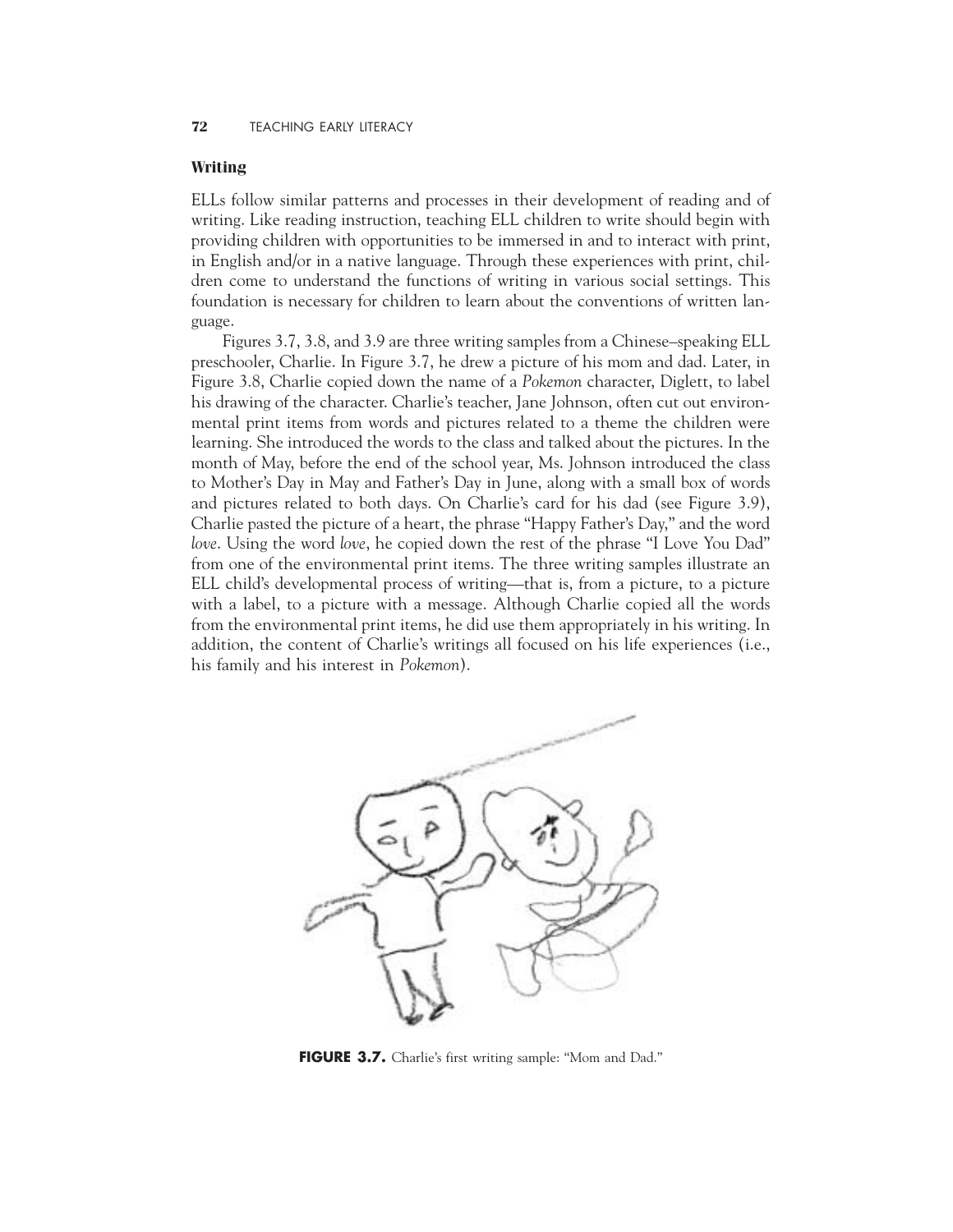Developing Literacy and English Language Learners **73**





**FIGURE 3.8.** Charlie's second writing sample: "Diglett."



**FIGURE 3.9.** Charlie's third writing sample: "I Love You Dad."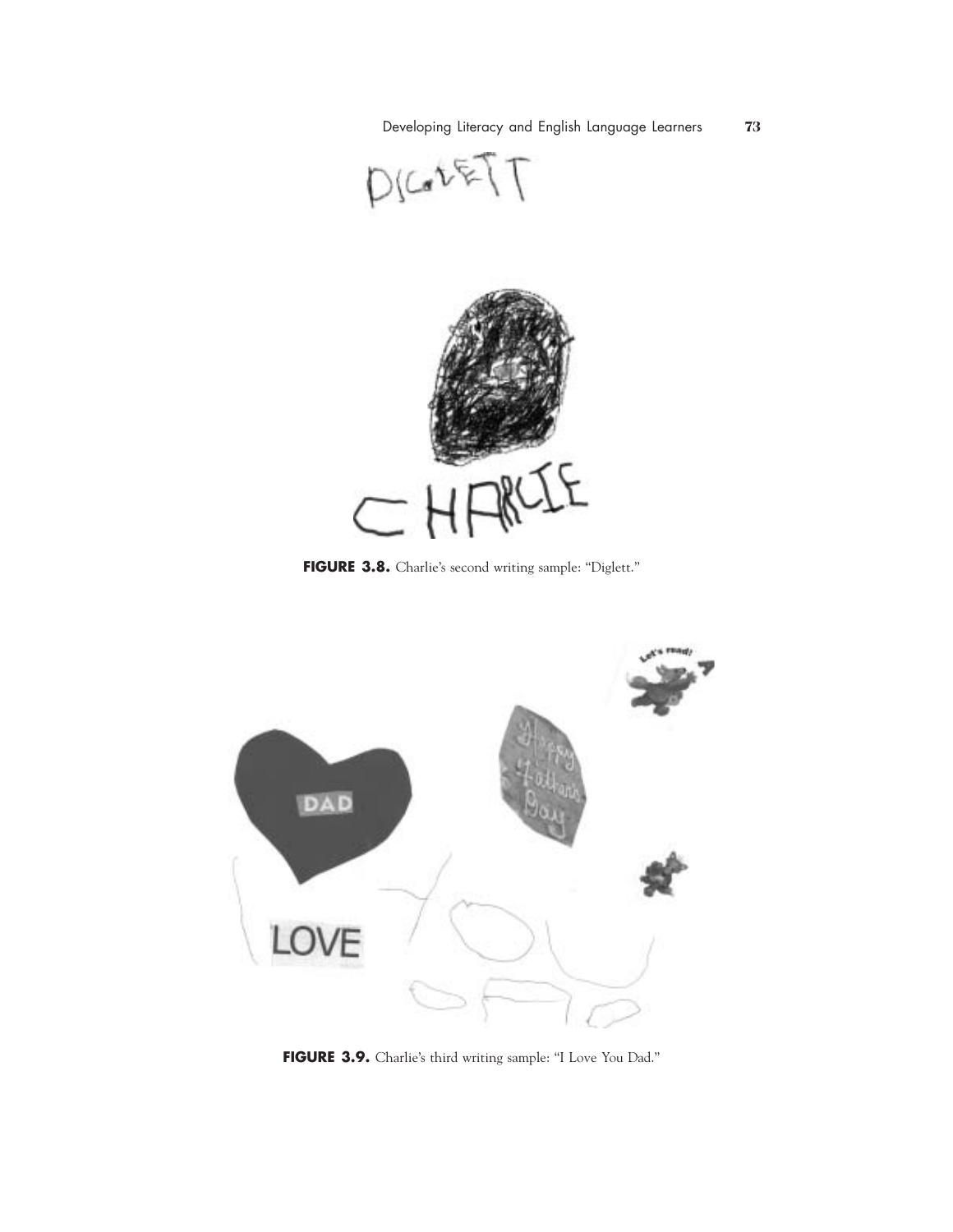Many of the activities for supporting children's writing development described in Chapter 2, and the assessment form provided there (see Figure 2.17), can be effectively used with ELL children, if teachers keep in mind the following suggestions:

• *Model concepts about print in English*. Not all aspects of concepts about print in English apply to those in children's native languages. For example, as noted earlier, not all languages have the same directionality as the English language. Both Chinese and Japanese can be written from top to bottom and right to left. In addition, in several languages, each word/character has the same shape (e.g., a square or a rectangle) and the same length. See each word in the following sentences, each of which means "The dog barked at an elephant":

#### 개 는 코 끼 리 에 짖 었 다 Korean: 狗在對大象咆哮了 Chinese:

After each character there is a space. Each English word in the sentence "The dog barked at an elephant," however, has a different shape and length. Word boundaries in English may be a difficult concept for children whose language has words that are all roughly the same shape and length. Teachers need to model concepts about print through the activities of language experience approach, shared writing, and interactive writing. Across these activities, the teachers gradually release their responsibility as people who write for the children, who eventually hold a pen and write for themselves.

• *Make print accessible to children*. As discussed earlier, teachers need to create a language- and print-rich classroom for ELL children. Displaying print around the classroom is not enough, and it is important to make print accessible to ELL children—for example, when a teacher writes words related to a theme the children are studying, draws a picture for each word, and puts these words on a word wall so that children can refer to the words during their writing (see Figure 3.10). If a child is looking for a word for his or her journal and is not sure about which word to use, the picture for each word on the word wall provides him or her with some clue to the word. Also placed in a writing center should be boxes of words and pictures cut out of environment print items that have been categorized into different themes/topics (e.g., fruit, meat). If possible, words and pictures related to children's native languages should be included in the boxes.

• *Focus on linguistic patterns*. Written language is different from oral language in terms of its structure, word choice, and decontextualized nature. Like learning to read, learning to write is not an easy task even for native English-speaking children. The additional challenge that ELL children face is that they need to deal with the differences between English and a native language. One of the differences is sentence structure. For example, in Spanish, an adjective modifying a noun comes after the noun. "Red car" in English will be "car red" in Spanish. In Korean, an object in a sentence comes before a verb. "I go to school" in English will be "school I go to" in Korean. Focusing on linguistic patterns in English can be done through explicit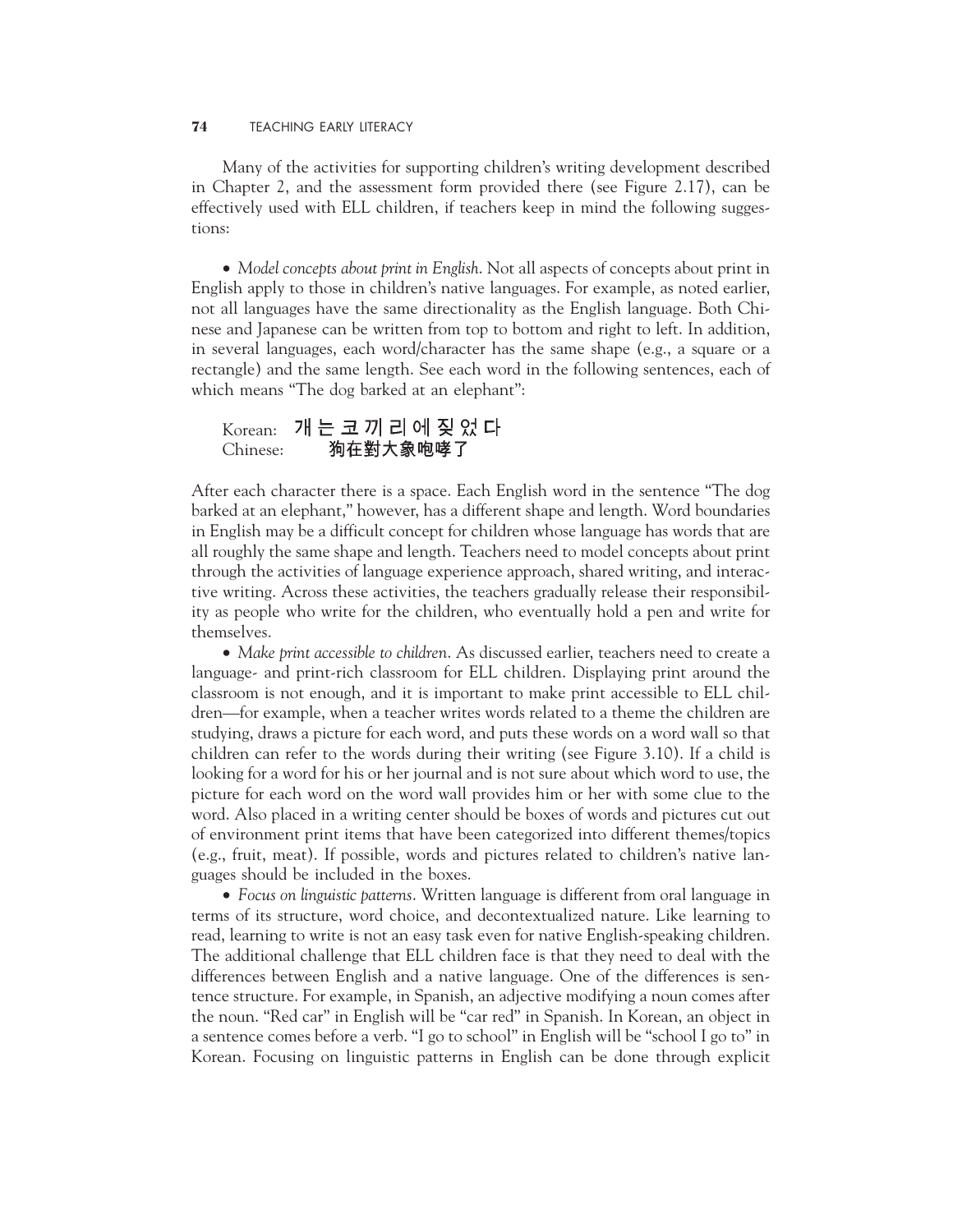**FIGURE 3.10.** Farm animal words in Catherine McBride's classroom.

teaching after reading activities, in addition to free journal writing. For example, in *ABC, I Like Me!* (Carlson, 1997), the basic sentence structures are "I am awesome," "I have big dreams," "I love to giggle," and "I can jump and juggle." The teacher can choose one sentence structure at a time to work on with the children. In their journals, children can write a sentence starting with "I am . . . " and draw a picture that matches the sentence. Later, the teacher can move on to more complicated sentence structures with different tenses (e.g., past tense, third-person singular, and present progressive tense).

### **Word Study**

Phonological awareness (e.g., phonemic awareness, rhyming words) and alphabetic knowledge can be more challenging for ELL children than for native Englishspeaking children, again because of the differences between English and a native language. As discussed earlier in this chapter, teachers' knowledge of ELL children's native languages can be very helpful in figuring out why certain linguistic concepts are hard to some children speaking one particular native language. While doing activities presented in Chapter 2, teachers need to keep in mind the following: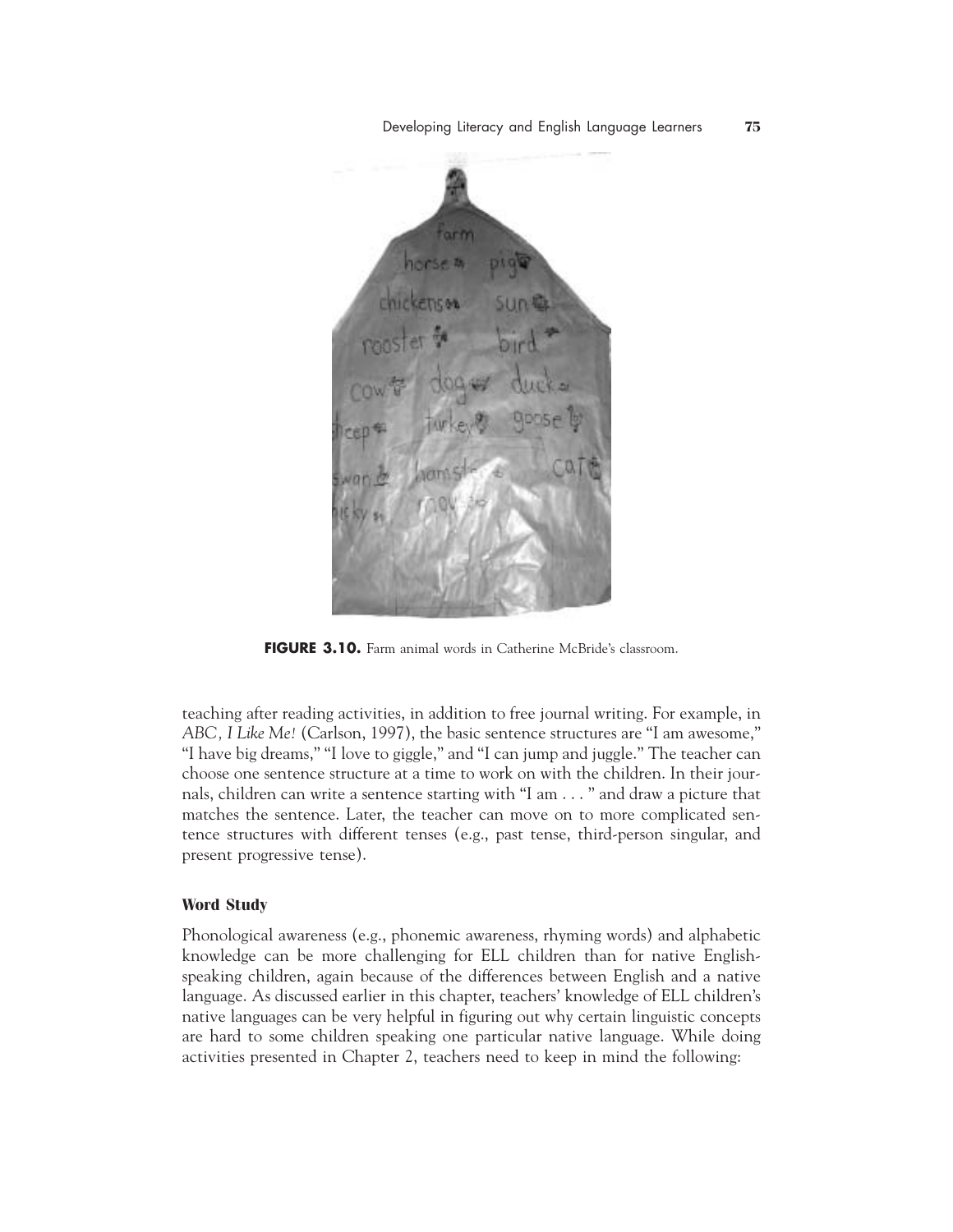• The phonological system of some languages is very different from that of English. First of all, not all phonemes in English exist in other languages. Two different English phonemes, /b/ and /v/, are the same phoneme in Spanish, /b/. The phoneme /th/ is not in Spanish and Chinese. Moreover, not all languages can be segmented at a phoneme level, as English can. In Japanese and Chinese, for example, the smallest unit of sound is a syllable, not a phoneme. Each word/character is a syllable. The concept of rhyming words is also not universal. In English, the rhyming words *cat*, *sat*, *bat*, *mat*, and *pat* share the same rime (or word family), -*at*. In Chinese, the concept of rhyming words does not exist. The concept of homophones, however, is an important one. The homophones with the syllable ma include 媽 (mother), 麻 (*linen*), (*horse*), (*ant*), and (*scold*). In addition, the concept of beginning, middle, and ending sounds in an English word may be confusing to some ELL children. For instance, the English word *book* has beginning (/b/), middle (/oo/), and ending (/k/) sounds. Its equivalent in Korean,  $\dot{\mathbf{a}}$ , has a sound for the letter in the upper left position, a sound for the letter in the upper right position, and a sound for the letter at the bottom.

• Alphabet books can help children learn about letter names and sounds (Hadaway et al., 2002). Some alphabet books with too much print, however, will overwhelm ELL children. Alphabet books with simple labels for objects should be used at first. Two examples are *Animals A to Z* (McPhail, 1989), where each page depicts animals and gives their names under the pictures (e.g., *ant*, *armadillo*), and *Eating the Alphabet: Fruits and Vegetables from A to Z* (Ehlert, 1989), where each page depicts a group of fruits and vegetables whose names start with the same letter (e.g., *artichoke*, *avocado*, *apple*, *apricot, asparagus*). Teachers can later introduce children to alphabet books that are more interactive and have some print on each page, such as *Chicka Chicka Boom Boom* (Martin & Archambault, 1989), where each alphabet letter (in alphabetical order) climbs up a coconut tree.

# **Conclusion: Visiting a Kindergarten Class**

Catherine McBride's kindergarten class had 15 non-English-proficient and 5 beginning English speakers. The native language of all 20 of these students was Spanish. Her classroom was language- and print-rich: On display were environmental print, books of various topics and interests, class writings (e.g., a chart on farm animals and a chart on a bird's body parts), students' individual writings, and a science center for children to explore life cycles of different animals (e.g., chickens). Mrs. McBride described how she supported her students in developing English language proficiency and literacy skills while valuing their strengths in Spanish.

# **At the Beginning of the School Year**

"At the beginning of the year, I relied on a great deal of Spanish for clarification and instructions. My kindergartners had not been in a setting like school before. I keep a daily routine, so that the children know what to expect and what is expected of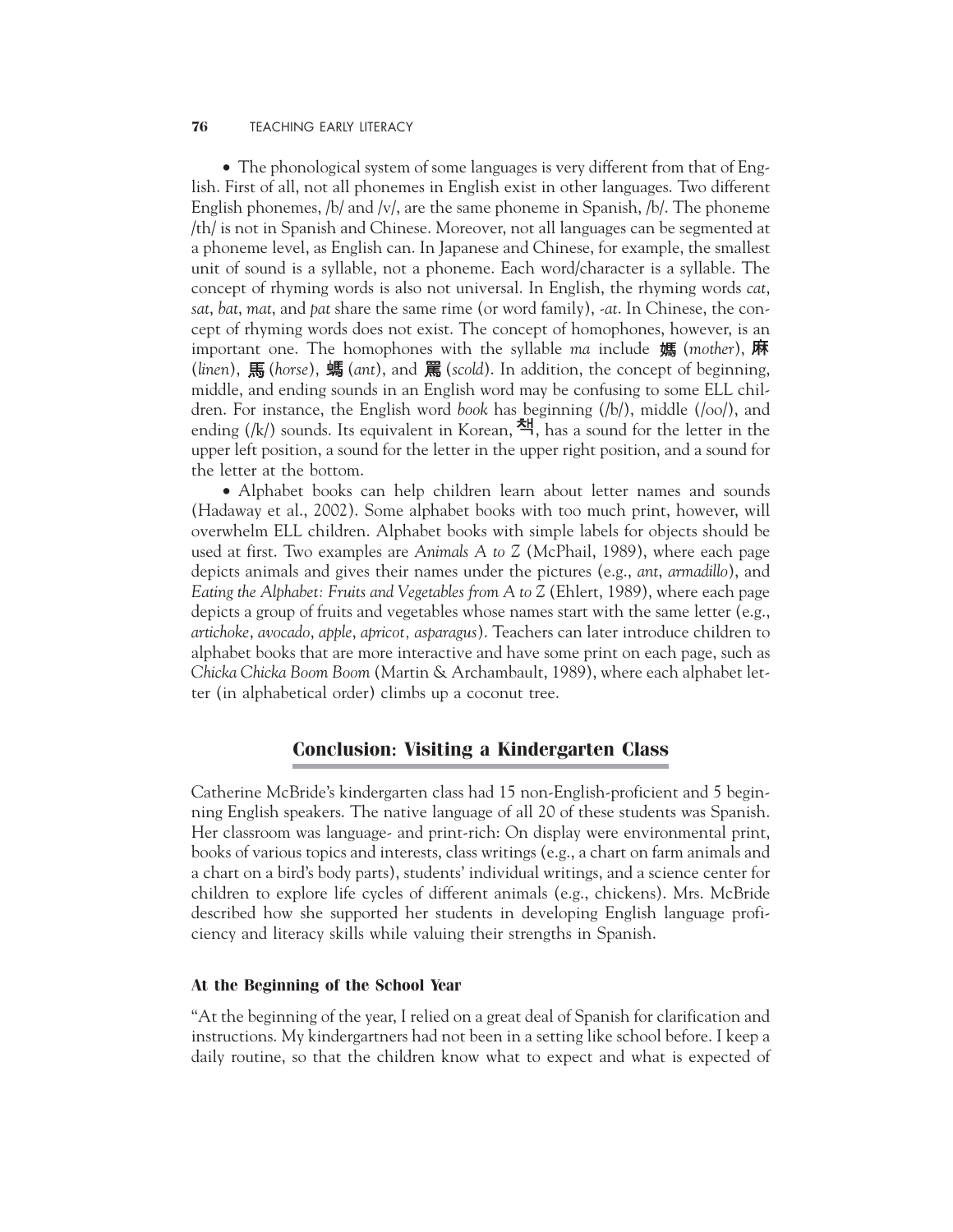them. Once the routine is established, I speak to them in English and only clarify in Spanish when necessary. Body language is important as well. For example, if I ask a child to count the days on the calendar, I hand the child the pointer so that the child understands what is being expected of him or her, even if he or she is unsure of all of the words on the calendar. If the child is still unsure, I repeat the request, and I may start counting with him or her or even help him or her point at the calendar. Many times I ask another child or let him or her pick another child to collaborate with on a task.

"The children are always allowed to speak in Spanish, but I often ask them to attempt what they said in English as well, and then I repeat the correct structure as if clarifying, but not correcting. This makes them feel successful that they communicated something in English, and they immediately hear the correct structure.

"My English language development (ELD) lessons at the beginning of the year include school survival skills. I teach the children how to ask questions to take care of their needs, like going to the bathroom, getting a drink of water, getting a pencil, and so on. I use a lot of simple commands in the form of games, like Simon Says, Bingo, and Pair Share to practice verbs and other vocabulary. I use songs and patterned books for repetition of vocabulary and language structures. Repetition in a group seems to be a huge key to getting them comfortable attempting English. They feel like part of the capable group and are more likely to take risks on their own."

#### **Throughout the School Year**

"I teach thematically. High-interest themes allow for ongoing lessons using repetitive vocabulary and language structures. Thematic teaching also creates ongoing interests in the subject and lends itself to deeper exploration, which in turn leads to expanded vocabulary and language learning. I have a science center in my room, which has several different purposes. The first is for the children to learn to be responsible for taking care of a pet. The second is for them to learn about the animals and different things related to these animals. Another one is to create a high interest and have something hands-on and meaningful for the children to see, touch, play with, and explore, to increase their realm of experiences. And finally, of course, the idea is to generate language from the children.

"I try to add something new to the science center that goes along with each theme. In the spring, we had an aquarium with caterpillars that the students found (and that I ordered) at our local science store. We talked about caterpillars as a group, and much was discussed excitedly in Spanish. This gave the students a base of understanding, and then I introduced the new vocabulary in English. We created a word wall of 'butterfly words' (and I drew pictures next to the words for reference). We made a KWL chart [see Chapters 6 and 7 for more on these charts], and I brought out a 'special book basket' of butterfly and insect books. I used these books for read-alouds followed by much discussion. The children browse during their free reading time through the book box, and make their own 'butterfly discoveries.' We observed the caterpillars daily and watched them change, grow fat, make chrysalises, and then turn into butterflies.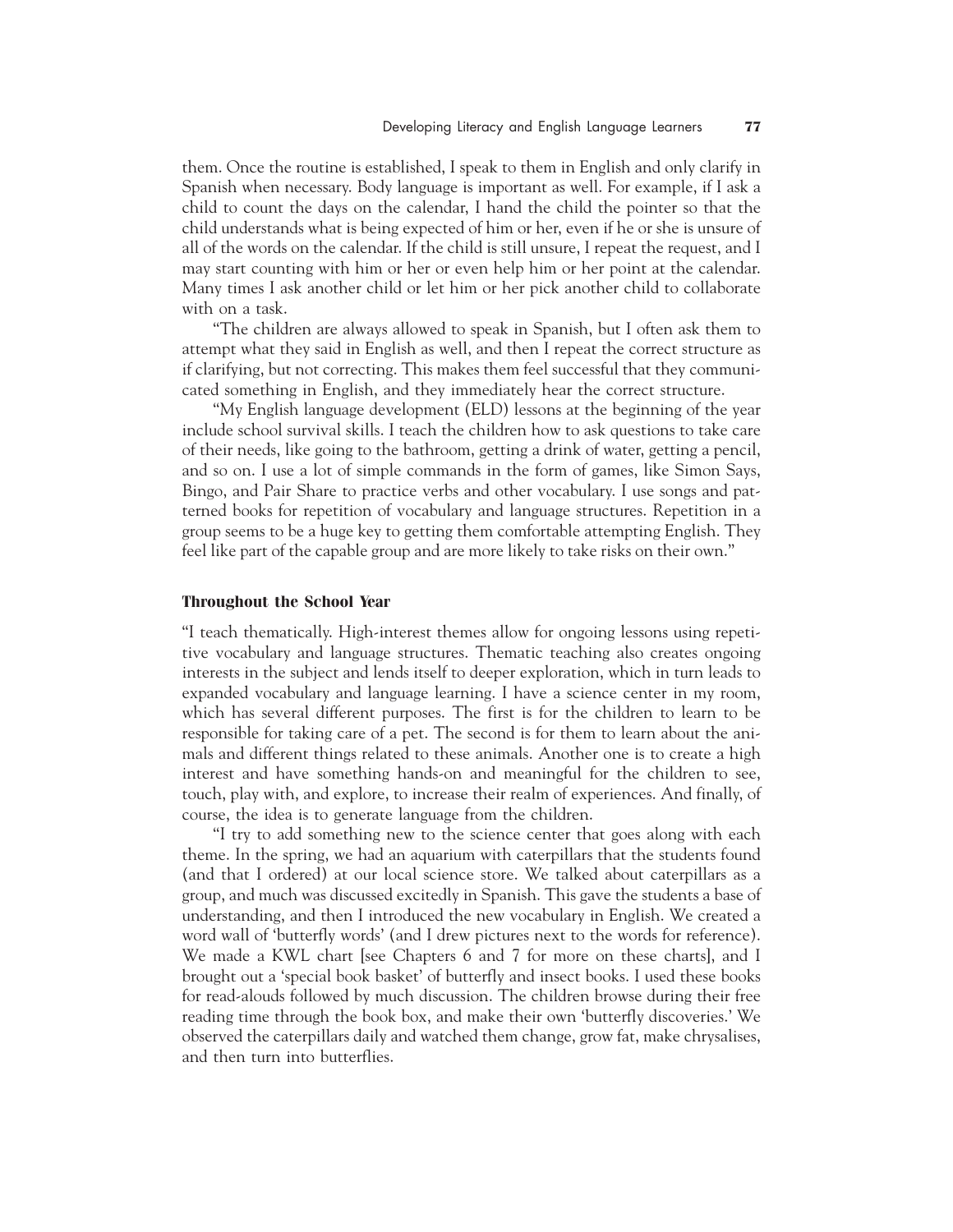"I modeled writing and drawing in my journal, and they followed my lead. I put the butterfly aquarium on the journal writing table, so that they could draw the caterpillars in their journals. We wrote a long story about butterflies and how they change during interactive writing [see Figure 3.11], and then made our story into a class big book as well as individual little books to take home. We became 'butterfly experts.' The children brought plants and flowers they picked on the way to school to feed their caterpillars and butterflies. One day we all went outside and sat in a big circle, said goodbye, and set the butterflies free. ELD lessons included structured phrases and sentences about what we knew about butterflies, what we liked, what butterflies have and do, and how we felt about them. The theme with a high interest made the children want to talk about their experiences."

# **Reflection**

"In my teaching, I highly value children's native language, their life experience, and their efforts to learn English. I try to make reference to and to teach cognates. For example, *Mom* is similar to *mamá* in Spanish, and *lion* is similar to *león* in Spanish. Using cognates makes it easier for the children to learn and remember the words in English and Spanish. I also make references to things the children already know, such as language structures. For example, the Spanish *a la playa* can be directly translated as 'to the beach.' I also teach the children how to say in English the phrases they use most frequently in Spanish.

"In my class, the children must never be made to feel ashamed that they do not understand or that their attempts to speak in English are not good enough. They should always feel supported and capable, and a strict rule in my room is that we don't laugh at others or hurt others' feelings. I believe that once children feel they can't do something well, they stop trying.

Butterfly y has rounbow

**FIGURE 3.11.** Interactive writing on butterflies.